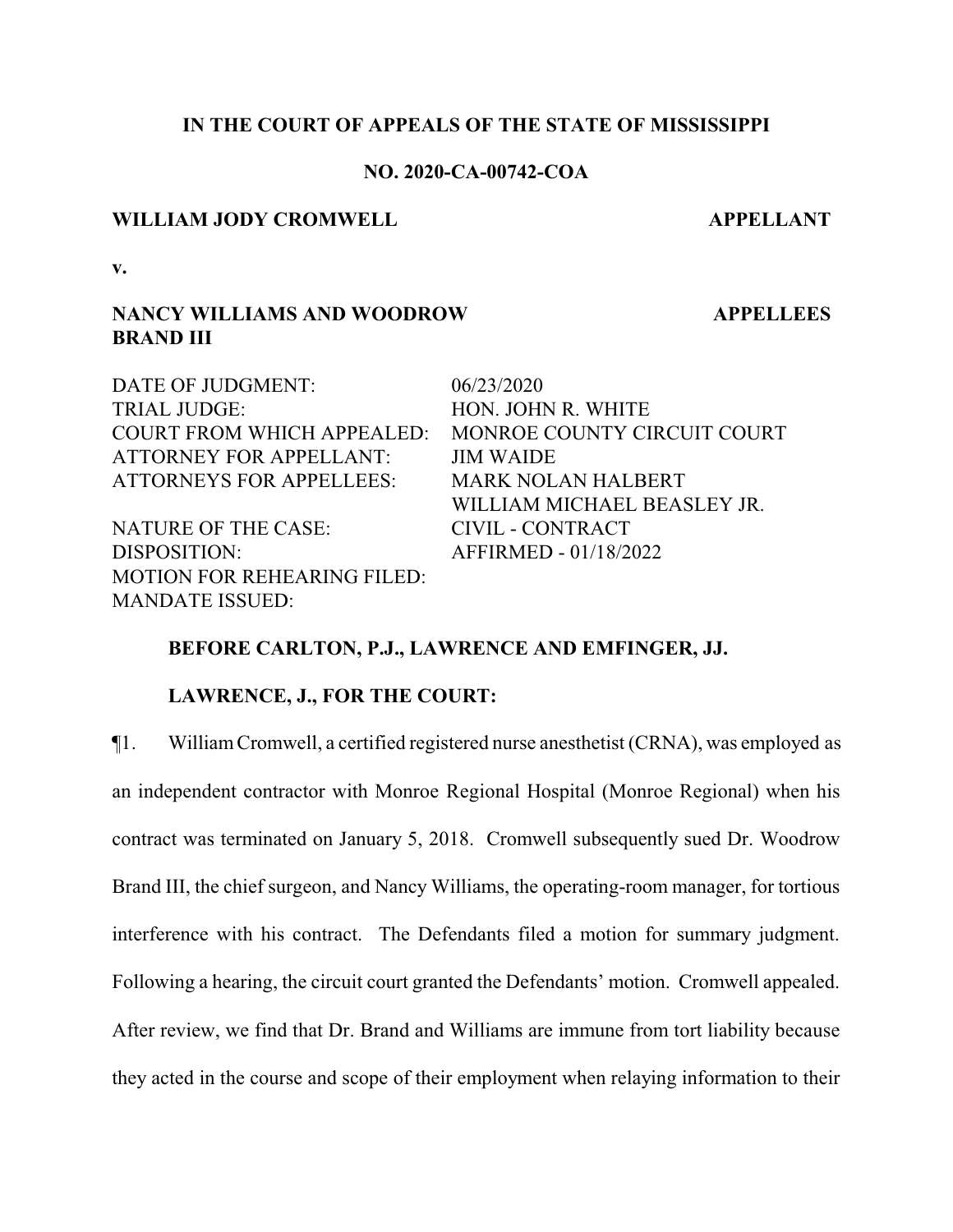hospital administrator, and there is no genuine issue of material fact as to whether either party was acting in bad faith. *See Shaw v. Burchfield*, 481 So. 2d 247, 255 (Miss. 1985). Therefore, we affirm the circuit court's grant of summary judgment in favor of the Defendants.

#### **FACTS AND PROCEDURAL HISTORY**

¶2. Cromwell worked as a CRNA for over forty years in various hospitals throughout northern Mississippi. Prior to working at Monroe Regional in Aberdeen, Mississippi, Cromwell had worked with both Defendants at Gilmore Hospital in Amory, Mississippi, for over fifteen years. In 2014, a company named Pioneer Health Services (Pioneer) hired Cromwell as an independent contractor. After Cromwell signed his contract, he learned Pioneer had also hired Williams, a former surgical nurse, to manage the hospital's operating room. Pioneer hired Dr. Brand as the chief of surgery. Dr. Brand performed most of the surgeries and all the complex surgeries at the hospital. In May 2015, Chris Chandler became the hospital administrator. As the hospital administrator, Chandler supervised Cromwell, Williams, and Dr. Brand. Pioneer was purchased by Boe Vida in 2017, and the hospital was later renamed Monroe Regional. Chandler, as the hospital administrator; Dr. Brand, as the chief surgeon; Williams, as the operating-room manager; and Cromwell, as a nurse anesthetist, all continued to work at the hospital without signing new contracts.

¶3. After Chandler became the hospital administrator, Dr. Brand, Williams, and other members of the surgery team raised several concerns regarding Cromwell's ability to provide quality anesthesia services. The four primary complaints were (1) insufficient anesthesia,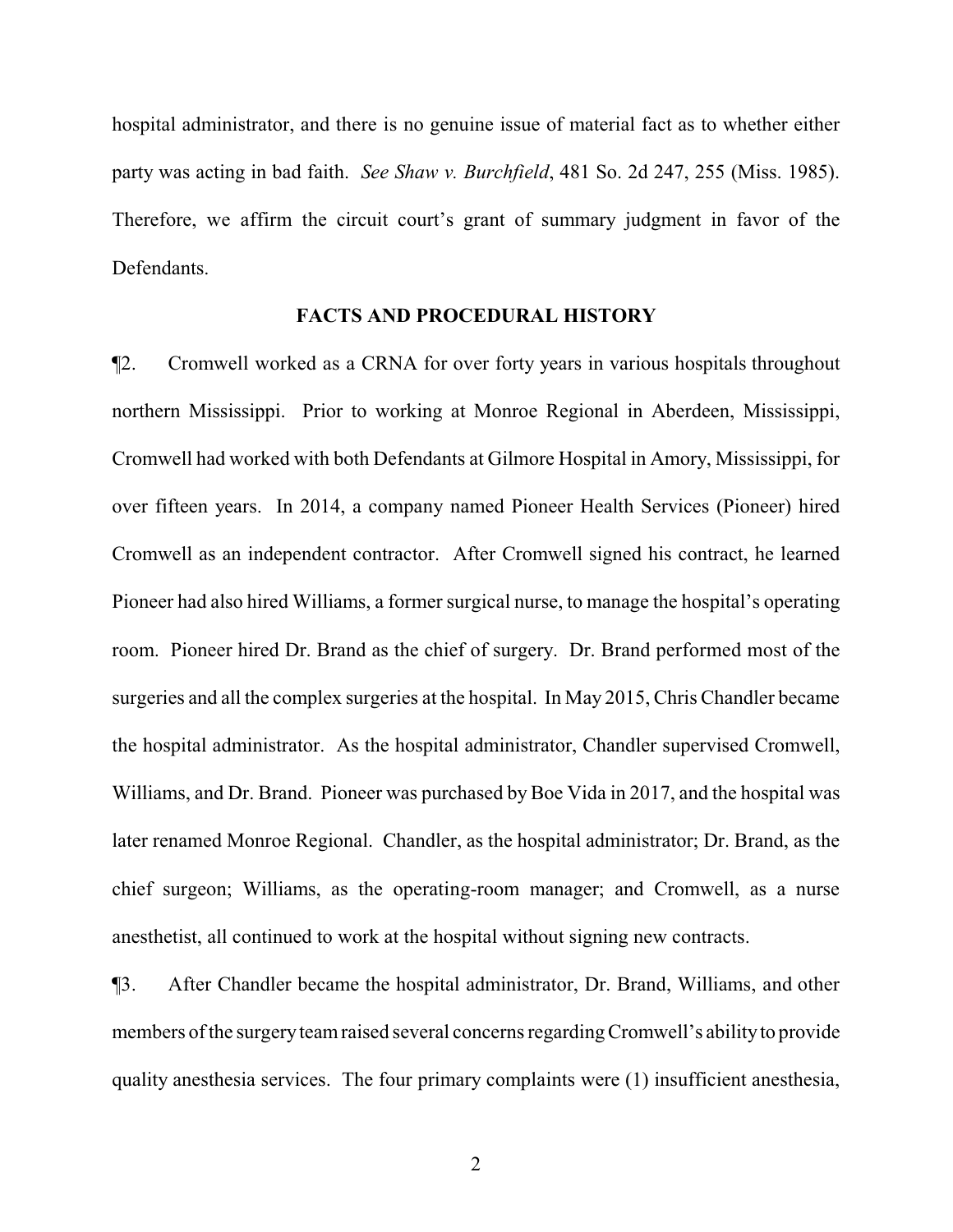which caused some patients to begin to move during surgery; (2) difficult intubations; (3) hearing issues; and (4) mobility issues. Chandler investigated those complaints and concluded that Cromwell's quality in anesthesia was "deteriorating." As a result, Chandler informed Dr. Brand that he planned to consult the president and owner of the hospital, Dr. Kirnjot Singh. Chandler recommended to Dr. Singh that the hospital exercise its ninety-day notice-of-termination-without-cause provision in Cromwell's contract with Pioneer. Dr. Singh ultimately authorized Chandler's recommended action. Chandler met with Cromwell on January 5, 2018, and gave him his termination letter with his effective date of termination being April 6, 2018. During that meeting, Chandler explained to Cromwell that the termination decision was between him, Dr. Brand, and Dr. Singh.

¶4. On August 15, 2018, Cromwell filed suit against Dr. Brand and Williams for tortious interference with his contract. Specifically, he claimed that both Defendants "entertained personal animosity and hostility towards [him]" and that his contract would not have been terminated if not for the "influence" of the Defendants. The Defendants subsequently filed an answer and affirmative defenses and argued that Cromwell's claim should be dismissed for failure to state a claim upon which relief could be granted, pursuant to Mississippi Rule of Procedure 12(b)(6). Both parties conducted discovery and deposed Cromwell, Chandler, Dr. Brand, Williams, Dr. Singh, and several other employees who had worked at Monroe Regional with Cromwell.

¶5. On January 22, 2020, the Defendants filed a motion for summary judgment. In essence, the Defendants argued that Cromwell's claim failed as a matter of law because he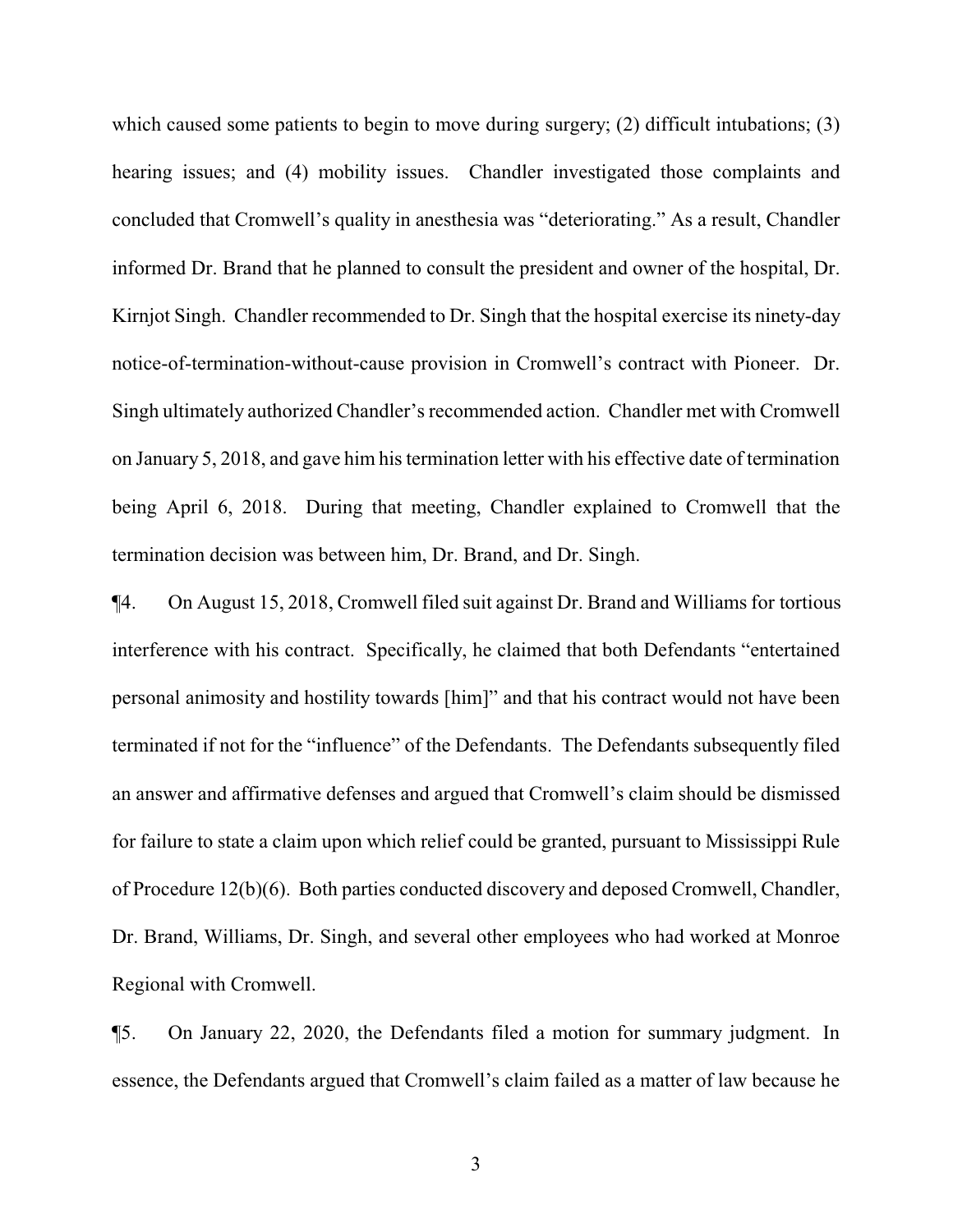was unable to show that Dr. Brand or Williams acted outside the course and scope of their employment, acted with malice, or that their actions proximately caused his termination. In regard to Williams, the Defendants also argued there was no evidence that Williams caused the hospital to terminate Cromwell's contract. The Defendants highlighted the fact that Williams never recommended Cromwell's termination and that she had no knowledge of his termination until afterward. On February 27, 2020, Cromwell filed a response in opposition to the Defendants' motion for summary judgment. In relevant part, Cromwell argued that his claim should survive summary judgment because there was "overwhelming evidence" that both Dr. Brand and Williams acted in bad faith in reporting concerns to Chandler. To support his argument, Cromwell provided depositions of other co-workers who testified they had never had any issues with Cromwell's performance.

¶6. On June 16, 2020, the circuit court held a hearing on the Defendants' motion for summary judgment and heard arguments from counsel. Following the hearing, the court entered an order granting the Defendants' motion for summary judgment. Cromwell appeals from that final judgment.<sup>1</sup>

## **STANDARD OF REVIEW**

¶7. This Court reviews an appeal from summary judgment de novo. *Venture Inc. v. Harris*, 307 So. 3d 427, 431 (¶14) (Miss. 2020) (quoting *Double Quick Inc. v. Moore*, 73 So. 3d 1162, 1165 (¶7) (Miss. 2011)). Mississippi Rule of Civil Procedure 56(c) provides that summary judgment is appropriate where "the pleadings, depositions, answers to

<sup>&</sup>lt;sup>1</sup> On appeal, the State of Mississippi filed an amicus brief in favor of the Defendants.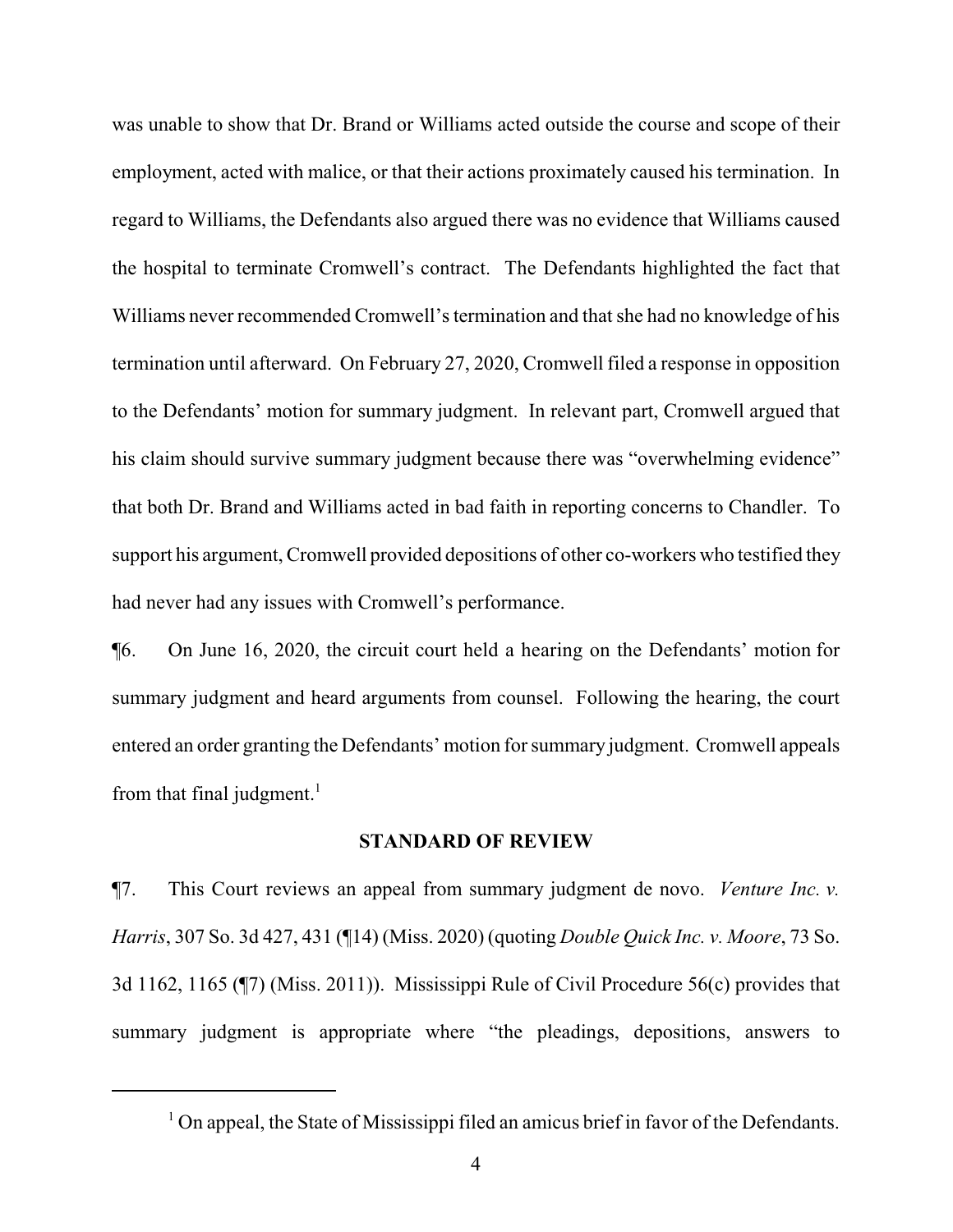interrogatories and admissions on file, together with the affidavits, if any, show that there is no genuine issue as to any material fact and that the moving party is entitled to a judgment as a matter of law." "'The evidence must be viewed in the light most favorable to the party against whom the motion has been made[,]'" and "[t]he moving party has the burden of demonstrating that no genuine issue of material facts exists, [giving] . . . the non-moving party . . . the benefit of the doubt concerning the existence of a material fact." *Duckworth v. Warren*, 10 So. 3d 433, 436-37 (¶9) (Miss. 2009) (quoting *One S. Inc. v. Hollowell*, 963 So. 2d 1156, 1160 (¶6) (Miss. 2007)). Even so, "[t]he mere existence of some alleged factual dispute between the parties . . . will not defeat an otherwise properly supported motion for summary judgment; '[t]he dispute must be genuine, and the facts must be material.'" *Smith v. City of Southaven*, 308 So. 3d 456, 461 (¶16) (Miss. Ct. App. 2020) (quoting *Williams v. Bennett*, 921 So. 2d 1269, 1272 (¶10) (Miss. 2006)). "To be exact, the content of summary-judgment evidence must be admissible at trial although the evidence may be in a form, such as an affidavit, that would not be admissible." *Ill. Cent. R.R. Co. v. Jackson*, 179 So. 3d 1037, 1043 (¶14) (Miss. 2015); *accord* 1 Jeffrey Jackson et al., *Mississippi Civil Procedure* § 16:22 (updated May 2021). "Thus, hearsay statements that would not be admissible at trial are incompetent to support or oppose summary judgment." *Id*. (citing *Harris ex rel. Harris v. Pontotoc Cnty. Sch. Dist*., 635 F.3d 685, 692 (5th Cir. 2011)).

## **ANALYSIS**

¶8. Cromwell claimsthere is a genuine issue of material fact as to whether Dr. Brand and Williams are liable for tortious interference with his contract. Tortious interference with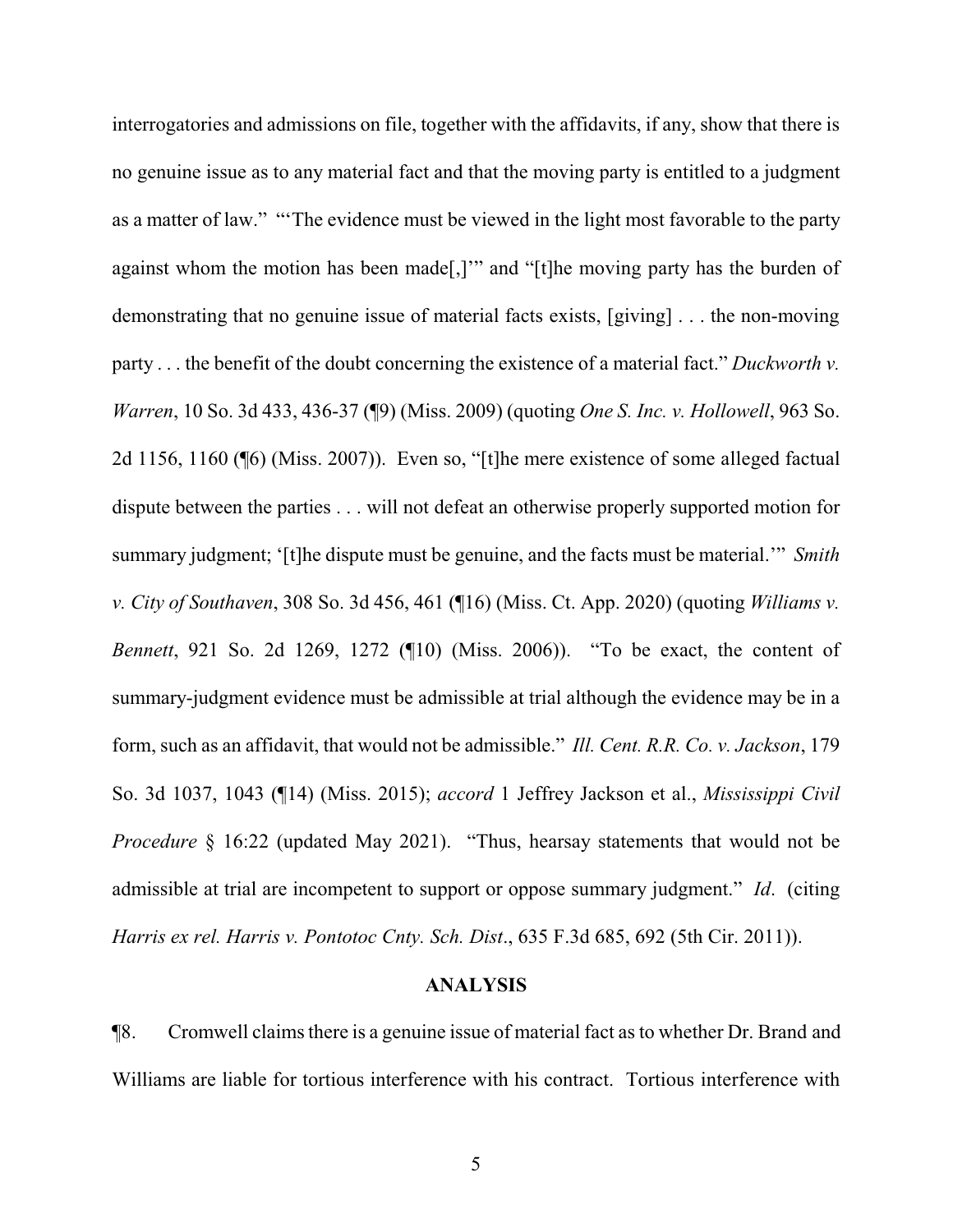contract is the "malicious or intentional interference with a valid and enforceable contract by a third party which causes one contracting party not to be able to perform and the failure to perform results in a monetary loss for the other contracting party." *Courtney v. Glenn*, 782 So. 2d 162, 164-65 (¶9) (Miss. Ct. App. 2000) (citing *Cenac v. Murry*, 609 So. 2d 1257, 1268 (Miss. 1992)). To establish a claim for tortious interference, a plaintiff must show "[(1)] that the [defendant's] acts were intentional and willful; [(2)] that they were calculated to cause damage to the plaintiffs in their lawful business; [(3)] that they were done with the unlawful purpose of causing damage and loss, without right or justifiable cause on the part of the defendant (which constitutes malice); and [(4)] that actual damage and loss resulted." *Cenac*, 609 So. 2d at 1268-69; *see also Irby v. Citizens Nat'l Bank of Meridian*, 239 Miss. 64, 67, 121 So. 2d 118, 119 (1960). Further, the Mississippi Supreme Court has stated that the element of proximate cause is an "additional element impliedly required by Mississippi courts." *Scruggs, Millette, Bozeman & Dent P.A. v. Merkel & Cocke P.A.*, 910 So. 2d 1093, 1099 (¶26) (Miss. 2005).

¶9. In this case, Cromwell signed a contract with Pioneer, which was later bought by Boe Vida and renamed Monroe Regional. Cromwell never signed a new contract with Monroe Regional. His original contract specified that it was an at-will employment relationship. The supreme court has recognized the viability of a claim for tortious interference with contracts even when the contractual relationship is an at-will employment. *See Levens v. Campbell*, 733 So. 2d 753, 760 (¶27) (Miss. 1999).

¶10. Dr. Brand and Williams argue that because they were employees and agents of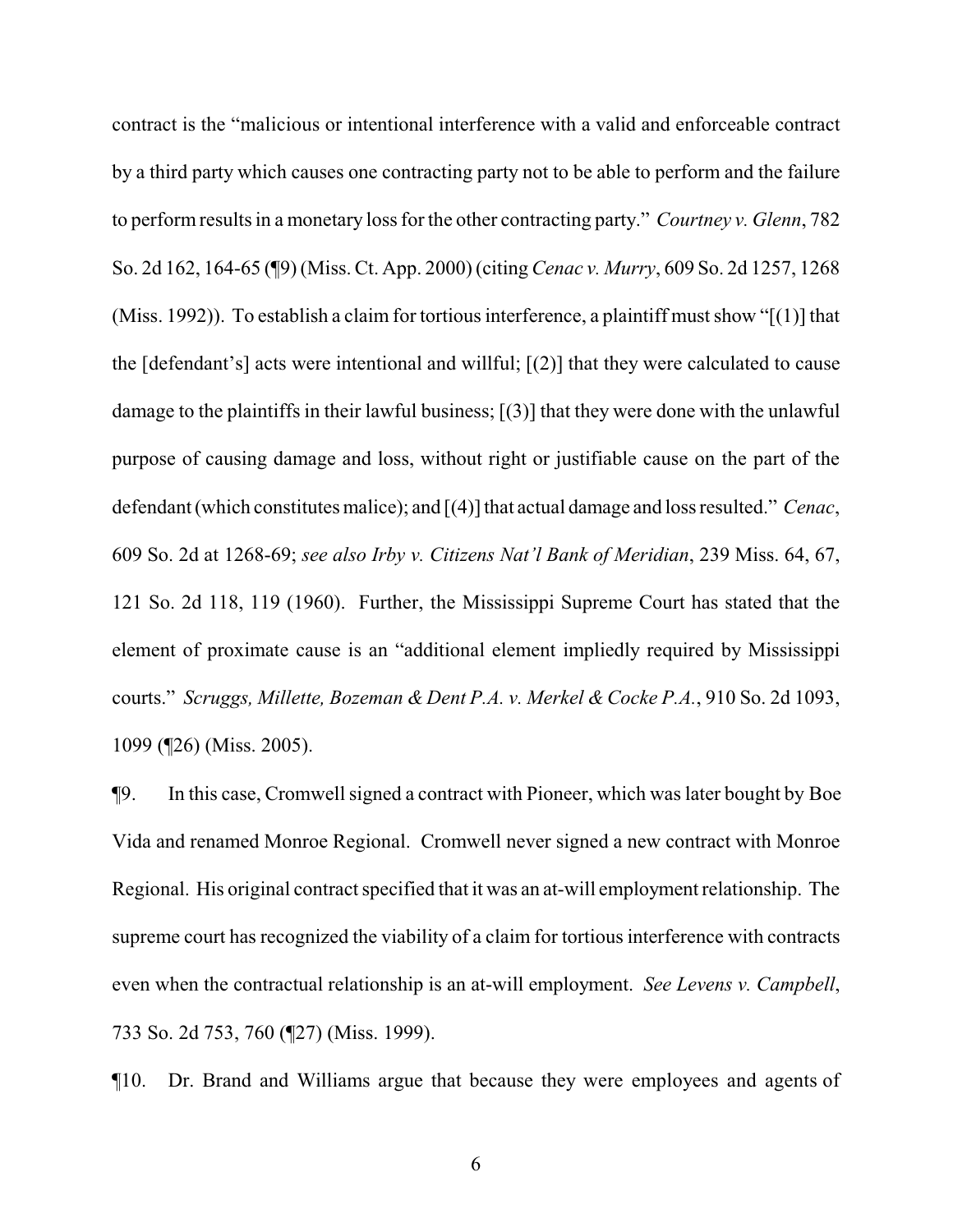Monroe Regional, they could not be considered "third parties" and interfere with a contract between their employer and Cromwell. The State takes a similar position in its amicus brief. In 1985, Mississippi added the bad-faith component to the agencyconsideration, holding that "one occupying a position of responsibility on behalf of another is privileged, within the scope of that responsibility and absent bad faith, to interfere with his principal's contractual relationship with a third person." *Shaw*, 481 So. 2d at 255 (citing Restatement (2d) of Torts § 770 cmt. b, ill. 3 (1979)). "[T]he interference complained of must be wrongful in order to be actionable[,] and any interference is not wrongful and actionable if undertaken by someone in the exercise of legitimate interest or right, which constitutes 'privileged interference.'" *Gulf Coast Hospice LLC v. LHC Group Inc*., 273 So. 3d 721, 746 (Miss. 2019) (quoting *Vestal v. Oden*, 500 So. 2d 954, 957 (Miss. 1986)).

¶11. Contrary to Mississippi law, forty other states have held that if an individual is an agent of one of the contracting parties and acts within the course and scope of that agency, there is no claim for tortious of interference with contract because there is no third party interfering. *See infra* note 4. In other words, the agent acting within the course and scope of his agency cannot be sued for doing that which he has a right to do as part of that agency. Mississippi has adopted a modified view and allows a plaintiff to prove the additional element of bad faith to have an actionable claim of tortious interference with contract. *See Shaw*, 481 So. 2d at 255; *Vestal*, 500 So. 2d at 957. Thus, in accordance with Mississippi law, Dr. Brand and Williams, if acting in the course and scope of their employment with Monroe Regional, cannot be sued as a third party for tortious interference with a contract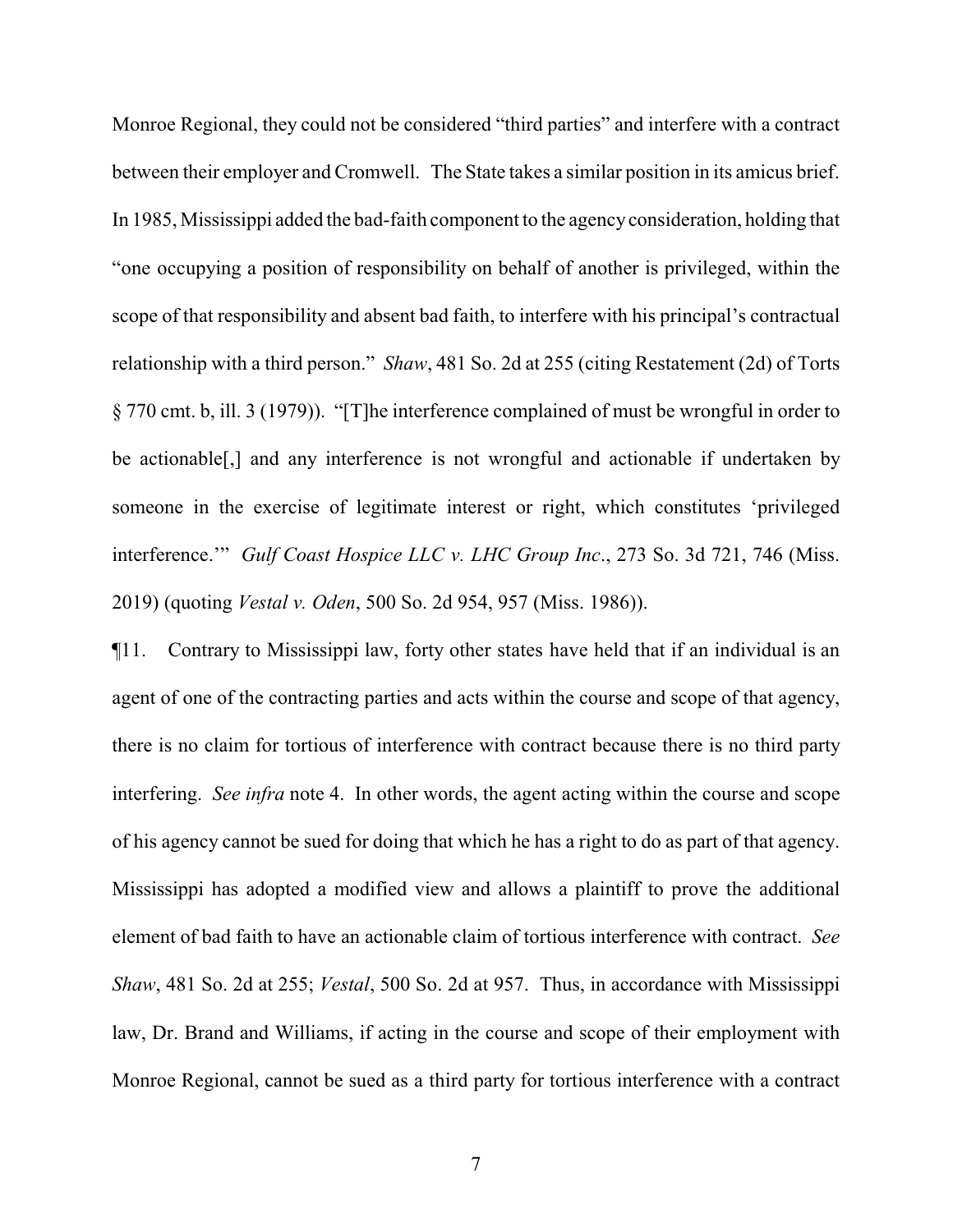between Monroe Regional and Cromwell unless they acted in bad faith.

¶12. The Defendants ask this Court to adopt a view similar to what forty other states have adopted. That would require this Court to modify the Mississippi Supreme Court's opinions in *Shaw* and *Vestal*. "[T]his Court cannot overrule Supreme Court precedent." *Evans v. State*, 282 So. 3d 659, 663 (¶14) (Miss. Ct. App. 2019) (quoting *Thompson v. State*, 230 So. 3d 1044, 1055 (¶36) (Miss. Ct. App. 2017)). Further, this Court is bound to follow the law as pronounced by the supreme court. *See, e.g.*, *Cook v. State*, 242 So. 3d 865, 873 (¶25) (Miss. Ct. App. 2017). Therefore, this Court cannot adopt what forty other states have adopted.<sup>2</sup> Because of *Shaw* and *Vestal*, the Mississippi Supreme Court would have to eliminate the bad-faith component and adopt the rule that when an agent acts on behalf of the principal within the course and scope of his employment, there can be no tortious interference with contract because there is no third party interfering with the contract of the principal and another.

### **1. Were Dr. Brand and Williams agents of Monroe Regional?**

¶13. The first step in analyzing this case under present Mississippi law is to determine

 $2^2$  The many cases dealing with this issue in Mississippi present some confusion on the exact nature of the law. To prove tortious interference with a contract, the third element requires a plaintiff to prove "unlawful conduct . . . without a right or justified cause." *See Irby*, 239 Miss. at 67,121 So. 2d at 119. Further, the supreme court has held that an agent acting on behalf of the principal is privileged from tortious interference unless acting in bad faith. *See Shaw*, 481 So. 2d at 255. How a plaintiff could prove the third element of tortious interference (without right or justified cause) and not prove bad faith at the same time has never been addressed by the appellate courts of this State. It would appear that if an agent acted in bad faith, he would also be acting unlawfully without right or justified cause. If that is the case, the additional element is somewhat redundant and may be unnecessary.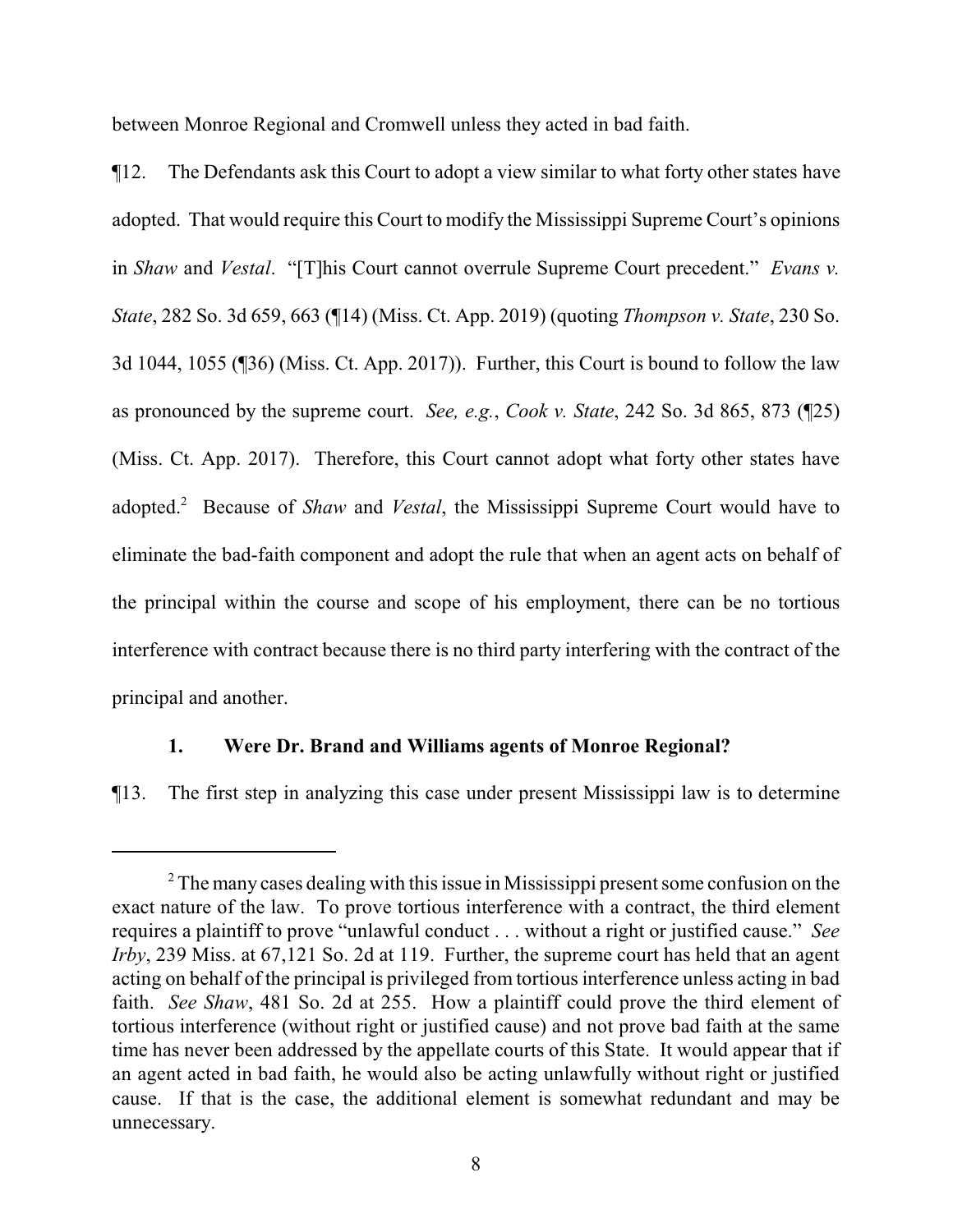whether Dr. Brand and Williams were indeed agents of Monroe Regional. "Under the law of agency, a principal is bound by the actions of its agent within the scope of that agent's real or apparent authority." *Langham v. Behnen*, 39 So. 3d 970, 974-75 (¶10) (Miss. Ct. App. 2010). "Apparent authority exists when a **reasonably prudent person**, having knowledge of the nature and the usages of the business involved, would be justified in supposing, based on the character of the duties entrusted to the agent, that the agent has the power he is assumed to have." *Barnes, Broom, Dallas & McLeod PLLC v. Est. of Cappaert*, 991 So. 2d 1209, 1212 (¶10) (Miss. 2008). In this case, Dr. Brand testified that he was the surgical director for the hospital and had no supervisory authority over any hospital employees, but he said that he was the only surgeon in the hospital and was the chief person dealing with patients. As for Williams, she was also an employee of the hospital as the manager of the operating room. She admitted that she had no management over the anesthesiologist. She indicated that the anesthesiologists reported to Dr. Brand and the hospital administrator. Cromwell admitted Williams' responsibilities included "run[ning] the operating room [and] quality assurance . . . ." A reasonably prudent person would certainly assume that Dr. Brand and Williams were agents acting on behalf of Monroe Regional in ensuring the quality of care provided to patients of the hospital's operating room.

## **2. Were Dr. Brand and Nurse Williams acting within the course and scope of their employment when relaying information about their observations of the operating room to the hospital administrator?**

¶14. This Court has defined an employee's conduct as being within the scope of employment if "(a) it is of the kind he is employed to perform; (b) it occurs substantially

9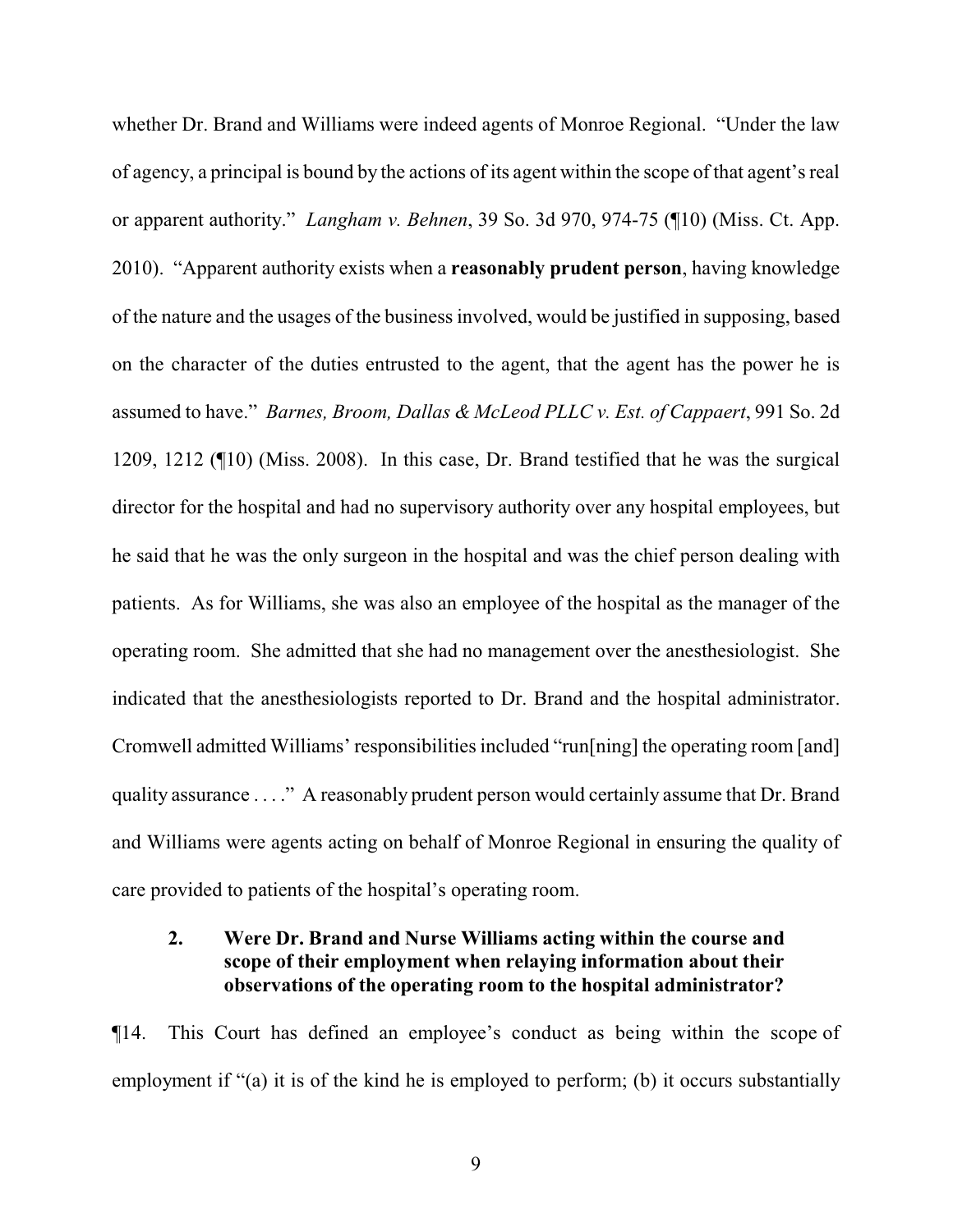within the authorized time and space limits; [and] (c) it is actuated, at least in part, by a purpose to serve the master." *Comm. Bank v. Hearn*, 923 So. 2d 202, 208 (¶18) (Miss. 2006). It is without dispute that hospitals are charged with ensuring safe and quality health care for patients. Rule 41.7.1 of the Mississippi Department of Health's "Minimum Standards of Operation for Mississippi Hospitals" explicitly states that "[hospitals] shall have an organized medical staff that **has the overall responsibility for the quality of all medical care provided to patients**, **and for the ethical conduct and professional practices of its members** . . . ." (Emphasis added). *See also* Miss. Code Ann. § 41-9-17 (Rev. 2018) ("The licensing agency shall adopt, amend, promulgate and enforce such rules, regulations and standards with respect to all hospitals . . . .").

¶15. Undoubtedly, Dr. Brand and Williams' primary duty was to the hospital's patients. Both Williams and Cromwell testified in their depositions that Williams was in charge of quality assurance. As part of their duties, Dr. Brand and Williams had a responsibility to report concerns that would negatively affect patient care. It is clear from Dr. Brand's and Williams' depositions that they were both concerned with how Cromwell's issues affected the safety of their patients. After review, this Court finds that relaying information to hospital administration about concerns relating to the operating room was clearly within the course and scope of Dr. Brand and Williams' employment. Therefore, as agents/employees of the hospital, relaying this information to the administration of that hospital was within the course and scope of their employment, and they are privileged from liability for tortious interference of contract as long as they did not act in bad faith. *See Shaw*, 481 So. 2d at 255.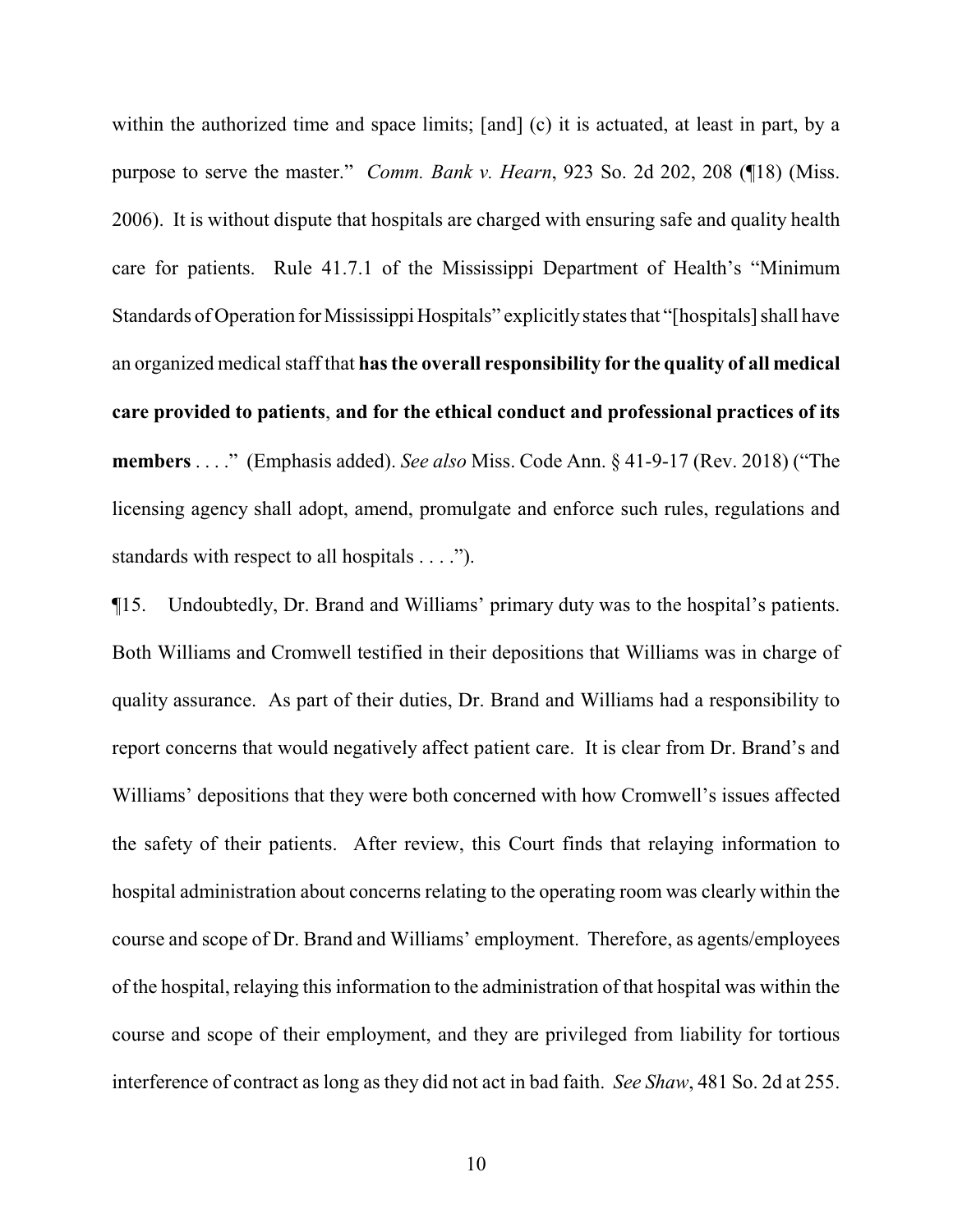## **3. Did Dr. Brand or Nurse Williams engage in bad faith when they reported information concerning the activities in the operating room to Monroe Regional?**

¶16. Cromwell argues that both Defendants acted in bad faith in reporting information to the hospital administrator and therefore cannot claimimmunity fromhis tortious interference claim. The Defendants argue that Cromwell failed to present any evidence that gives rise to an inference of bad faith that would vitiate the privilege of tort immunity.

¶17. The issue of bad faith as it relates to employees acting in the course and scope of their employment has been a somewhat difficult issue since the supreme court's pronouncement in *Shaw v. Burchfield*. *Shaw*'s pronouncement relied on a comment to the Restatement (Second) of Torts section 770. 481 So. 2d at 255. However, section 770 never uses the words "bad faith" and does not define "bad faith." Further, *Shaw* did not define bad faith in that context, nor has any other supreme court opinion done so. The first attempt to provide clarity as to a definition of bad faith appears to be by this Court in *Morrison v. Miss. Enter. for Tech*. *Inc*., 798 So. 2d 567, 575 (¶27) (Miss. Ct. App. 2001), when this Court posed the question of whether "bad faith required **more** be proven than the four normal elements of the tort<sup>[1]</sup> *Id.* at (127). This Court held "the act must be intentional and not merely negligent." *Id*. The Court added that "the purpose must be to interfere with the person's lawful contract or employment relation; there must not be right nor justification involved with the interference." *Id*. The *Morrison* Court ultimately found "that when an intentional act occurs whose purpose is to cause injury to business **without right or good cause**, then there is malice." *Id.* at (¶28) (emphasis added). This Court also held that "[a] person occupying a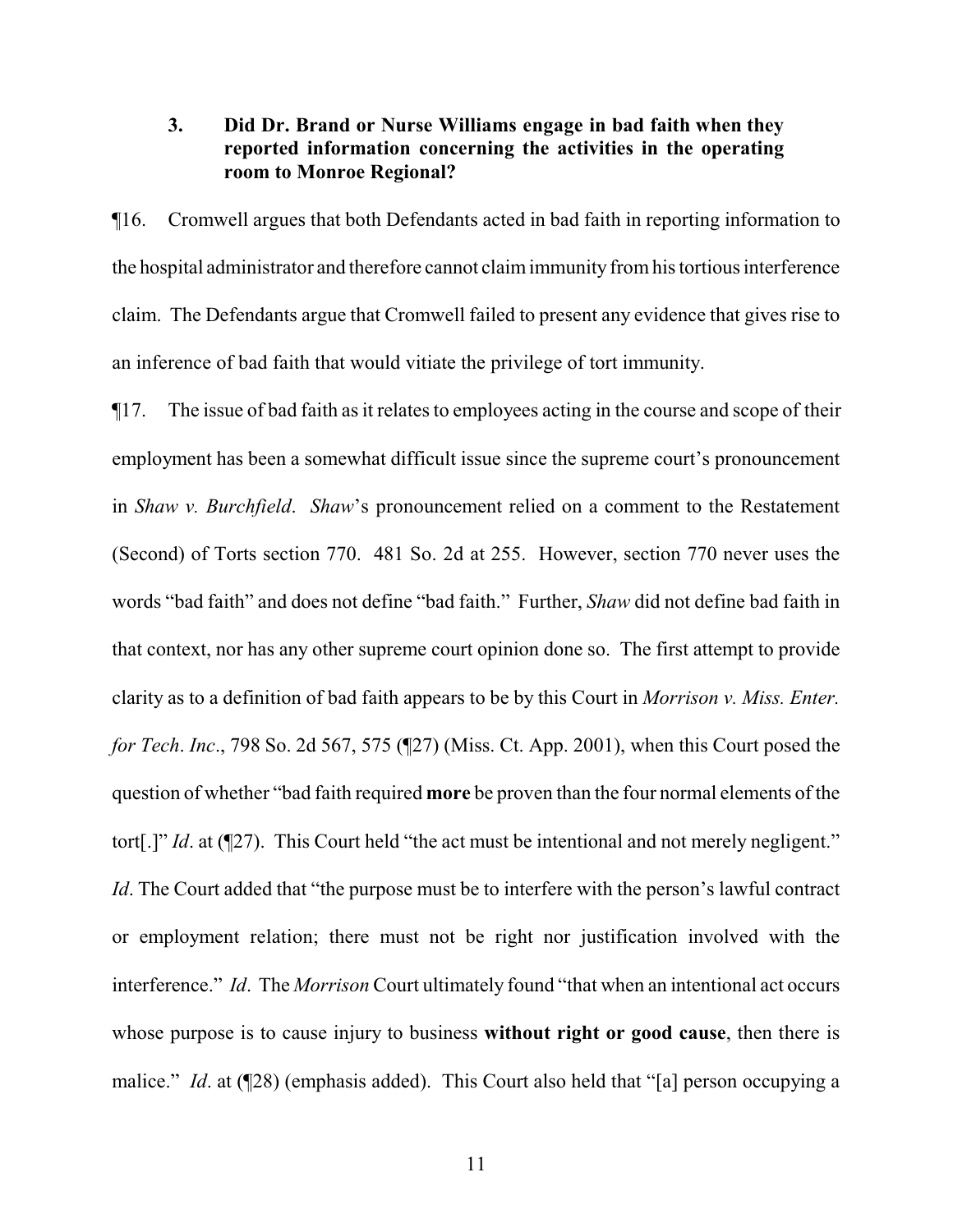position of responsibility on behalf of another is 'privileged,' which is another word for having a right." *Id*. It appears the *Morrison* Court attempted to define bad faith as it is used in the tortious-interference context by simply substituting "without right or good cause" for the elements of that tort. If that is indeed the case, then using the term "bad faith" seems to be an exercise in redundancy. Thus, a person occupying a position of responsibility on behalf of another, and acting within the course and scope of that responsibility, is privileged unless he or she acts in bad faith. Regardless of whether bad faith is or is not a redundant exercise from the third element of "without right or justifiable cause," the supreme court presently requires a review for bad faith when determining if an employee/agent can be sued for tortious inference of a contract between the employer/principal and another. So, in this case, the question becomes: Did Dr. Brand and/or Williams act in bad faith by providing information to their employer about Cromwell?

¶18. Because this is a de novo review, reviewing the depositions in this case becomes a necessary fact-finding function to determine if there are any genuine issues of material fact as to the claims asserted by Cromwell. In his deposition, Cromwell testified that he worked with Williams and Dr. Brand for over fifteen years at Gilmore Hospital in Amory. He also testified that Williams' responsibilities as the operating room manager were "running the operating room and the nurses, holding meetings, and quality assurance." He further stated that Williams was not his supervisor. Cromwell testified that he reported directly to Chandler and that Dr. Brand was "in charge." Cromwell testified that he and Williams "pretty much" got along. He stated that he had problems working with Williams as part of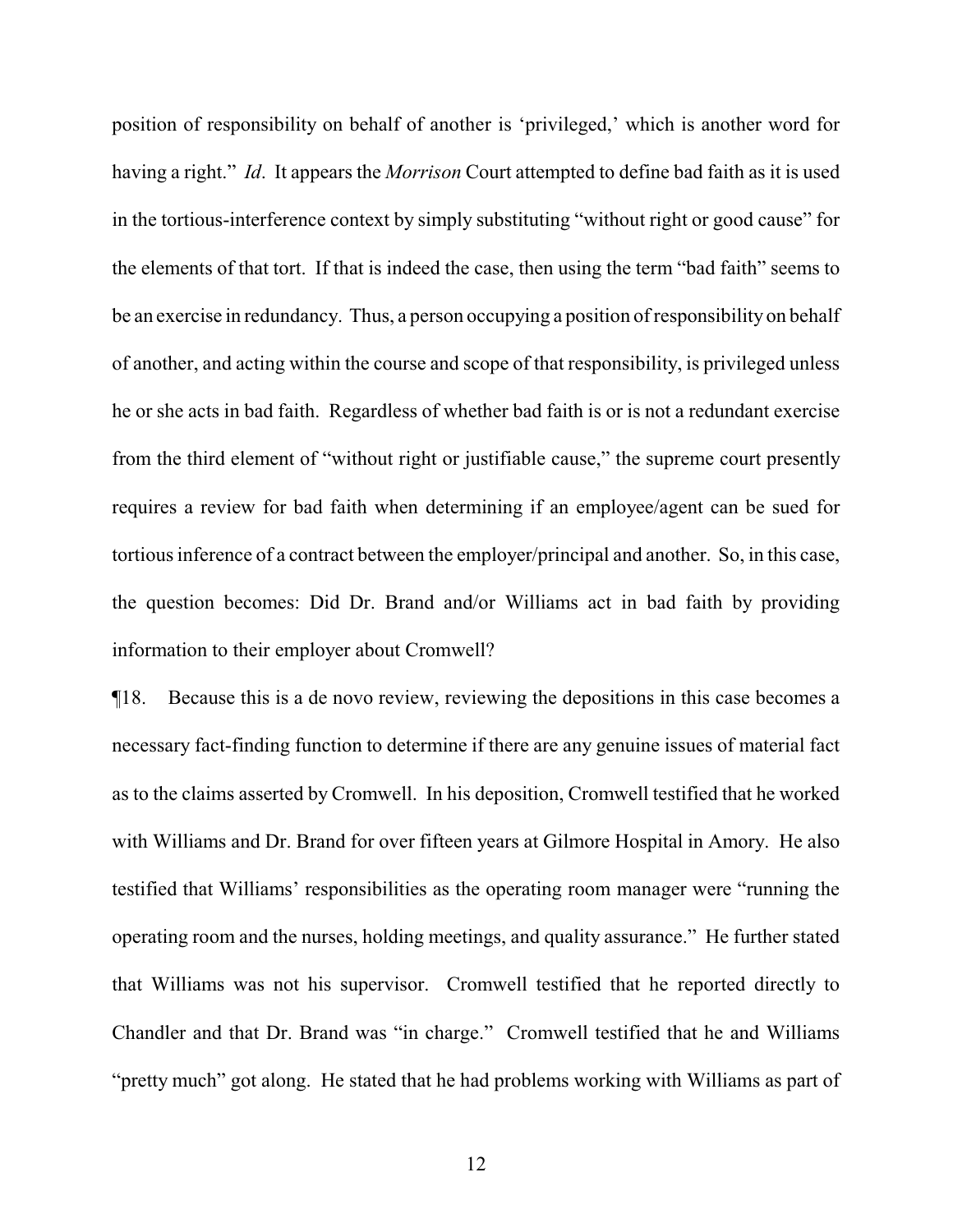the surgical team "a few times," including when they worked together at Gilmore Hospital. When asked what kind of problems he had with Williams, he responded, "The biggest thing we had was telling us to go and put the patient to sleep, you know, before a physician was there." Cromwell stated that he ignored Williams when she made those requests because a doctor was not present. When asked about the standard rule for starting anesthesia, Cromwell acknowledged that the surgeon has to be in the hospital or in the area before the anesthesia begins. When asked if he and Williams ever argued about his decision not to put a patient under anesthesia until he a doctor was there, he responded, "No sir." Cromwell stated that no other administrators became involved when he ignored Williams' requests. However, he also stated that he went directly to Chandler to report Williams' requests. When asked about whether he had trouble hearing alarms going off in the hospital, Cromwell responded, "I could hear it, but I was not worried about it, but they would come over and say it was going off . . . . I had trouble with the ventilator one time and it would give false alarms and I just ignored them all." Cromwell admitted he had knee issues and "sometimes" used a walker to go to patients' rooms and when he was walking to and from the hospital. Cromwell also admitted that he had problems intubating some patients but stated that those problems were due to the particular difficulties of those cases and not due to his age or ability.

¶19. Chris Chandler testified in his deposition that he became the hospital administrator with Pioneer Hospital in May 2015 and remained the hospital administrator after the hospital changed ownership in 2017. When asked who made the decision to terminate Cromwell's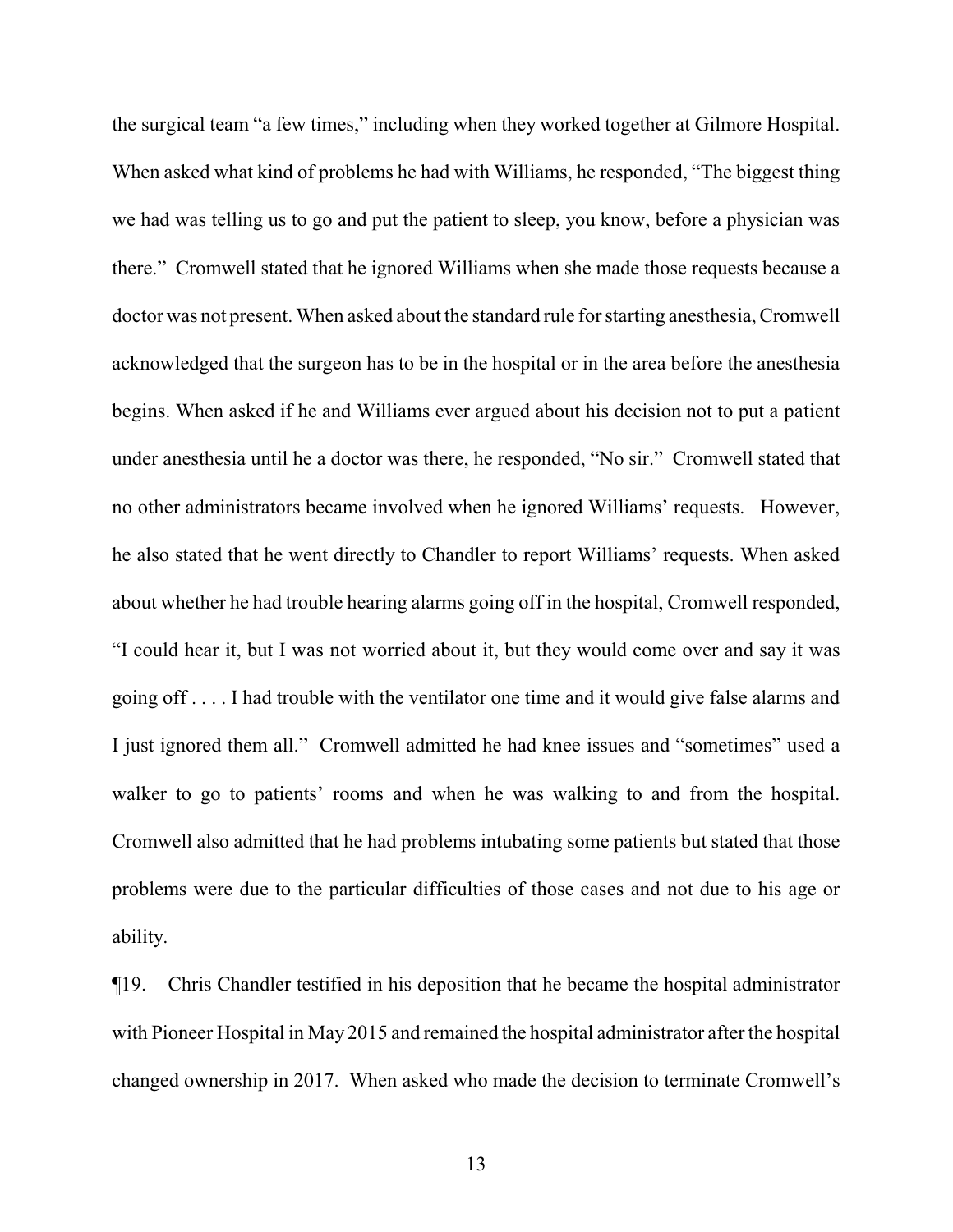contract, he responded, "It was a collective decision between myself, the chief of surgery[,] and the owner of the company." Chandler testified that "[t]he overall complaints were insufficient anaesthesia during some cases, difficult intubations, ignoring alarms in surgery, [and] inability to stand in some cases." Chandler stated that Dr. Brand, Williams, and other members of the surgery department "complained" about Cromwell. Chandler elaborated, stating that Dr. Brand "complained about insufficient anaesthesia three to four times." Relatedly, Chandler testified that Cromwell complained about Williams and how "she was overstepping her bounds with anesthesia direction." Both Dr. Brand and Williams complained to Chandler about how Cromwell would sometimes not hear the alarms in the hospital. Cromwell admitted in his deposition that he had hearing loss and wore hearing aids. As for the complaint concerning insufficient intubation, Chandler testified that "that was one particular case, we had a difficult intubation that was brought to me by those same people." Chandler investigated this complaint by interviewing hospital staff members, including Dr. Brand, Williams, and another worker. Based on their interviews, Chandler concluded "that there was difficulty in intubating this patient, which is a concern for me as an administrator[, and]... there was [also an] inappropriate conversation between [Cromwell and the patient's family], when that was the responsibility of the provider, the doctor." The fourth complaint—Cromwell's inability to stand—was brought to Chandler's attention by Dr. Brand, Williams, and other staff members. Chandler also testified to his own personal experience with Cromwell's hearing issues, stating that "I recall one particular conference call we had with a vendor about some anaesthesia equipment, and we had a vendor on the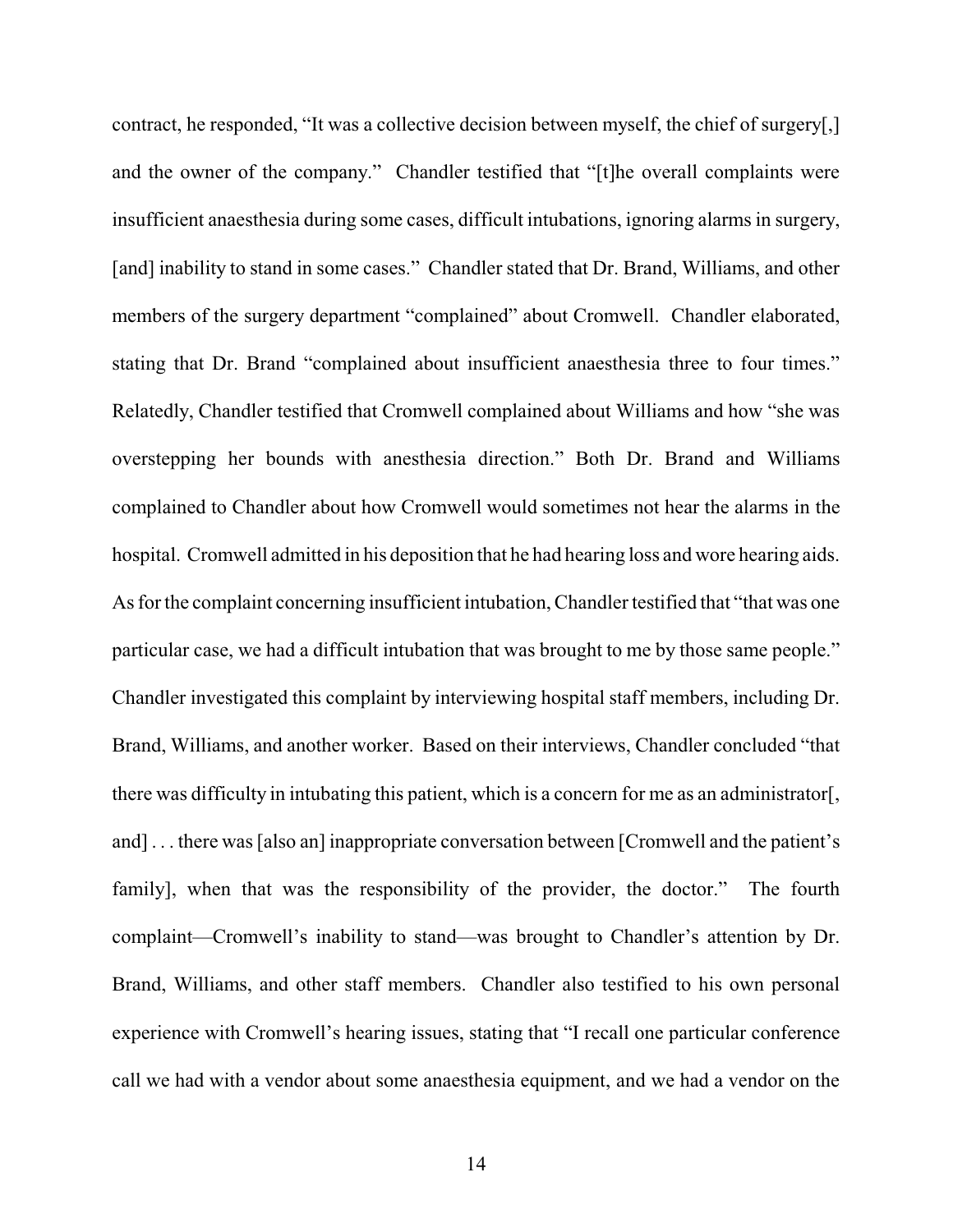phone and I had to repeat everything to [Cromwell] so he could hear the case."

¶20. Chandler testified about his conversation with Dr. Singh that resulted in Cromwell's termination:

I told him that I felt like over time that our quality in anaesthesia with . . . Cromwell was deteriorating. And that it was my job and I felt like I needed to let Dr. Singh know of the concerns and the perceived liability that we had with that care. And so based on that conversation, we decided to give the 90-day notice of termination of the contract.

Chandler specifically stated that he recommended the ninety-day notice and that Dr. Singh approved his recommendation. When Chandler terminated Cromwell, he stated that "the chief of surgery, hospital administration[,] and the owner of the company made a decision to make a change in anaesthesia services."

¶21. In his deposition, Dr. Brand testified about his complaints to Chandler regarding Cromwell. He stated that "[Cromwell] had difficulty walking and standing. And you know . . . [Chandler] and I had discussed that, but it was our understanding that [Cromwell] was going to have something done about that [so we were] . . . waiting for that to happen and hopefully see some improvement." Dr. Brand also testified that Cromwell had hearing issues, stating "There was times when the alarms would be going off in the operating room fairly constantly." Dr. Brand continued, "[T]here were [also] other issues where the patient would become light during the case and start moving about and we would have to ask [Cromwell] to redose them . . . ." In regard to the intubation incident, Dr. Brand testified that while the patient was in recovery, the patient's laryngeal mask airway (LMA) was removed:

I'm not sure who took it out or what, but the LMA was out. And [Cromwell] was at the head of the bed trying to intubate her again. And it seemed to me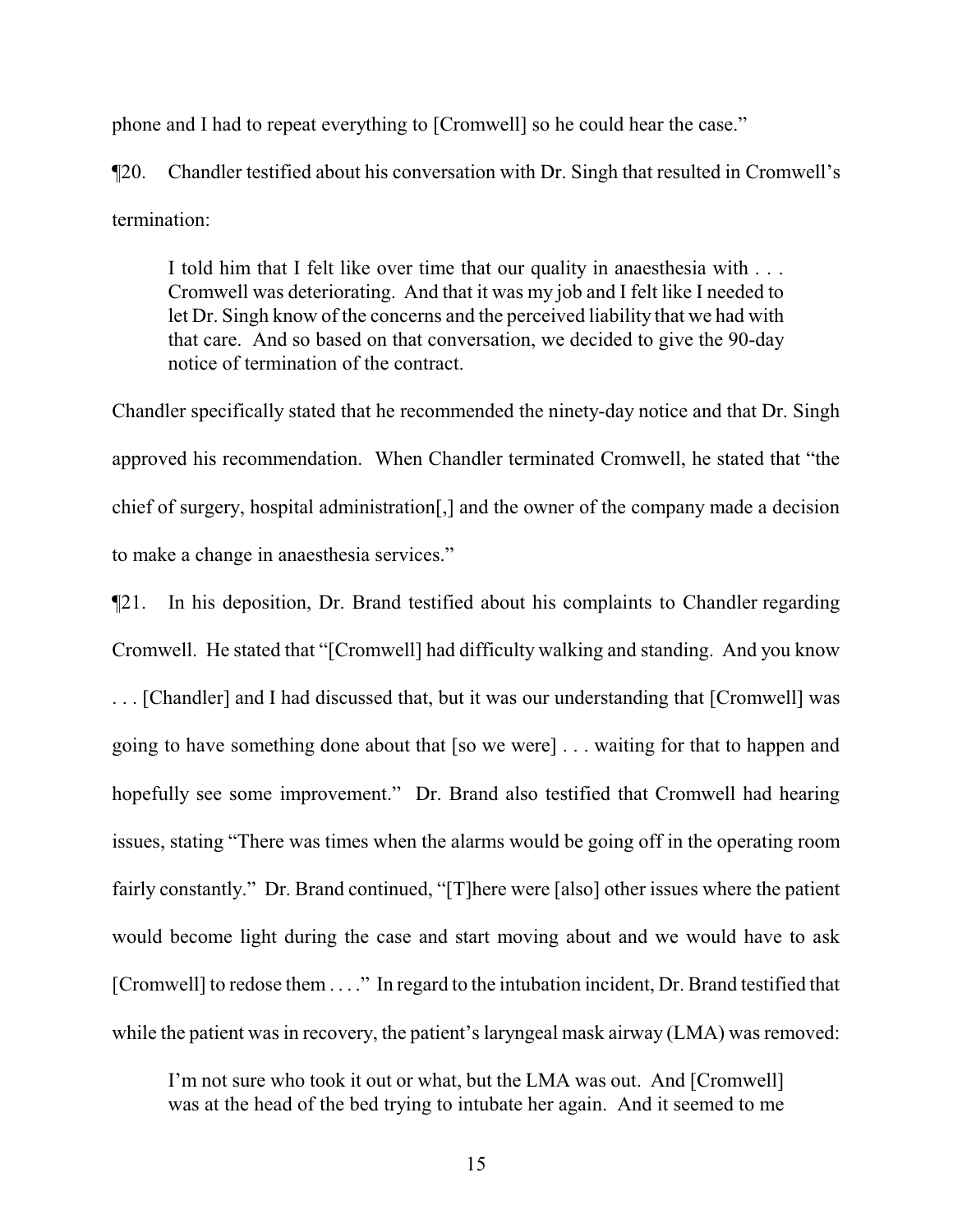it was rather rough and there was a lot of bleeding . . . . [Cromwell] did that without talking to me and even after we had been unable to intubate her before. And we had a precarious airway that we could lose because of bleeding and edema as a result of his repeated unsuccessful attempts at intubation.

Dr. Brand stated that before Cromwell was terminated, he was "fairly certain" Dr. Singh had called him to discuss Cromwell's work performance. Dr. Brand testified that Dr. Singh "basically explained the facts as he understood them [from Chandler] . . . and he was just asking me to make sure he understood the facts correctly." Dr. Brand was asked if he had ever requested that a patient be put to sleep without him present." He responded "no" and said that he was not aware of any other employee asking an anesthesiologist on his behalf to put a patient to sleep. Dr. Brand stated that he did not think it was "illegal" but that it was not "good practice." As for starting a patient's anesthesia without a doctor present, Dr. Brand stated that, "it's not uncommon practice . . . to do what they call flip where you do a case in one room and then they have the patient in the next room waiting for you. So those situations, those patient [s] always go to sleep before the doctor gets in the room."

¶22. Williamstestified that she was the manager of the operating room but not the manager of the anesthesiologists. She testified regarding her complaints about Cromwell, which she had relayed to Chandler. For example, Williams stated that Cromwell "would go in sometimes and he would ask a patient to move their legs over so he could sit down on their bed, if there was not a seat available." According to Williams, Cromwell seemed "better" initially after his knee surgery, but he still used his walker. She stated that roughly six months after his surgery, Cromwell began to decline: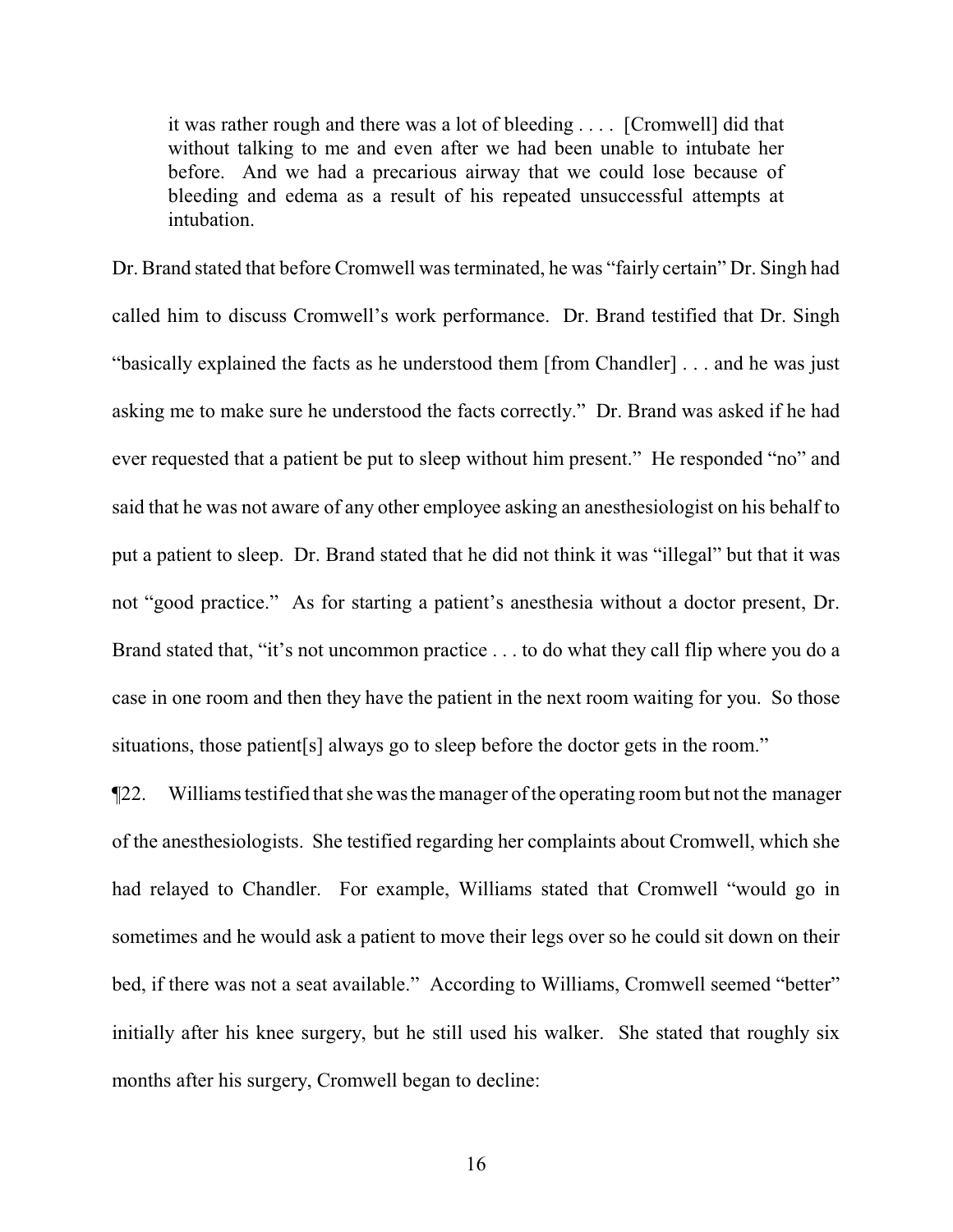I would say over maybe six months after the surgery, it started going downhill and it kind of looked like at a rapid rate. [Cromwell] got to where he could not walk without holding onto something, whether that was the guardrail on the wall [or] his anesthesia cart. And they would tell me from the [operating] room] in the back that when they got a patient off the table, he would have to pull up using the stretcher. He could not independently stand up from the chair.

When asked about Cromwell's hearing issues, Williams stated that it was "aggravating" and that patients would ask her if Cromwell was putting them to sleep. Williams testified that she was not involved in the investigation that Chandler conducted. Finally, Williams denied ever asking Cromwell to start anesthesia without a doctor present and claimed that would be "illegal."

¶23. Cromwell provides no evidence to support his allegation of bad faith against Dr. Brand. As for Williams, Cromwell relies on Williams' statement in her deposition that it would be "illegal" to start anesthesia. Cromwell failed to provide any evidence that Williams was motivated to have his contract terminated for an allegedly illegal anesthesia incident. In addition, there was no evidence in the record to confirm Cromwell's speculation that Williams wanted him let go for not starting anesthesia at her request. No one testified that Williams made a statement to that effect. Further, there was no testimony that proves her motive in talking to Chandler about the operating room was anything other than her concerns about the operating room. And Cromwell admitted that Williams' concerns about hearing loss and mobility issues were truthful. As the operating room manager, relaying information to management about the operating room in this context was within the course and scope of her employment and not evidence of malice.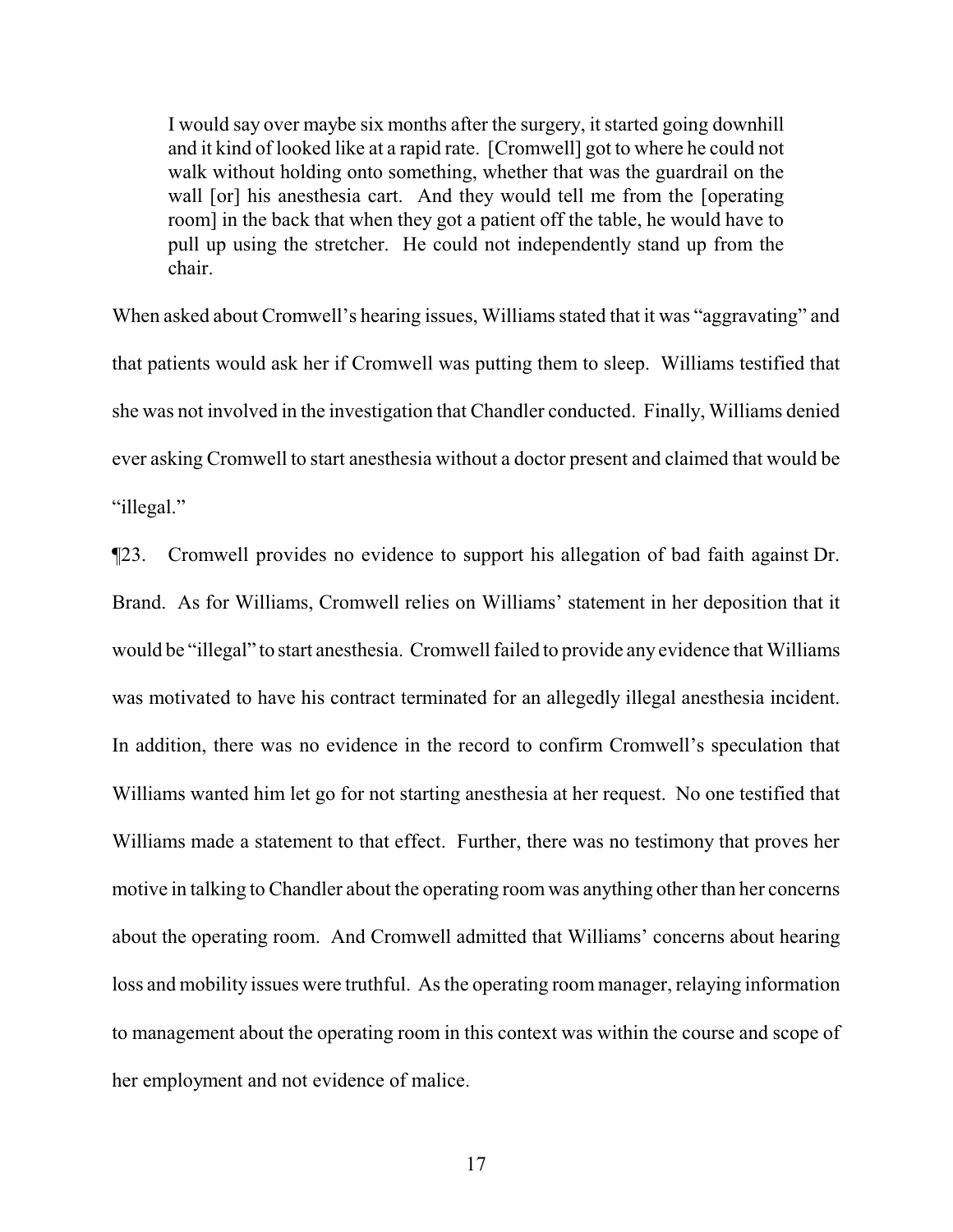¶24. Assuming for argument purposes only that Williams did have ill-will toward Cromwell for not starting an allegedly illegal anesthesia and intentionally acted to cause injurywithout right or good cause, Cromwell cannot show this was the basis or the proximate cause for his contract's termination. According to Chandler's deposition testimony, there were four areas that caused the hospital concerns related to Cromwell's actions in the operating room: (1) insufficient anesthesia; (2) difficult intubations; (3) hearing issues; and (4) mobility issues. Cromwell admitted to having hearing issues, mobility issues, and that he would have to "redose" some patients. He also admitted that there was a particular case where there were issues with intubation, but he claimed those were not due to his abilities but instead was case specific. Cromwell essentially admitted, although with explanation, to the concerns Chandler listed in his deposition as a basis for the termination. Further, there was no evidence in the record that Williams requested that Cromwell be let go or that she even knew that his contract was being terminated. She testified to the contrary and stated that she did not find out about his contract's termination until after the fact. Thus, because Cromwell failed to show any genuine issue of material fact relating to whether Dr. Brand or Williams acted in bad faith or that Williams' alleged ill-will toward him proximately caused his termination, his tortious-interference claim against both parties fails.

¶25. With regard to Dr. Brand, there is no dispute that he relayed truthful information when he spoke to Dr. Singh and Chandler. Further, Williams told Chandler truthful information. Cromwell admitted that he had hearing and mobility problems. In addition, Cromwell admitted that the incidents alleged by Dr. Brand and Williams occurred, but he offered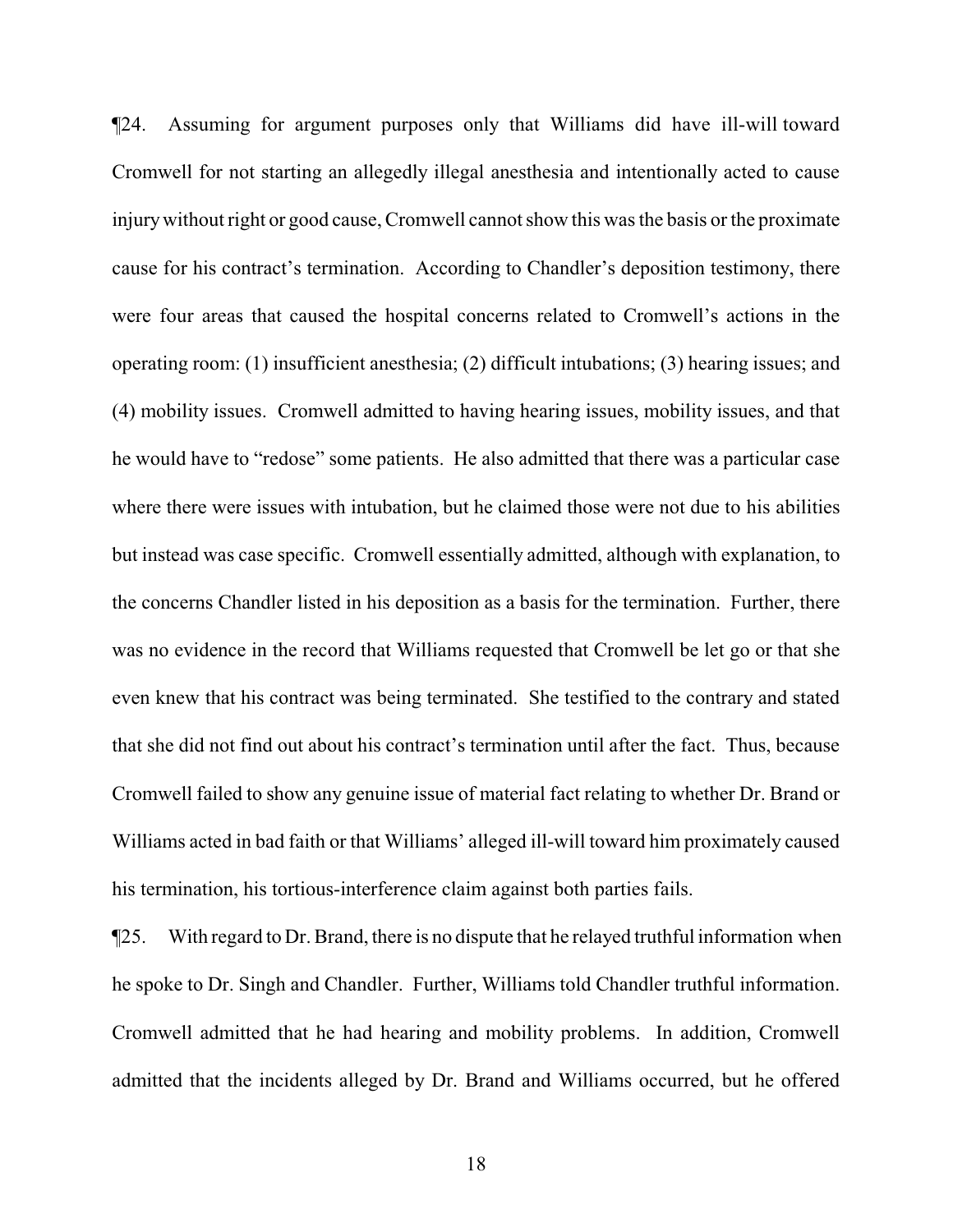explanations as to why they occurred. If Cromwell admits they occurred, then they are obviously truthful. The Defendants ask this Court to adopt the approach in the Restatement (Second) of Torts section 772 (1979), which would automatically shield Dr. Brand and Williams from a tortious interference claim. Section 772 states, "One who intentionally causes a third person not to perform a contract or not to enter into a prospective contractual relation with another does not interfere improperly with the other's contractual relation, by giving the third person (a) truthful information, or (b) honest advice within the scope of a request for the advice."<sup>3</sup> Here, Dr. Brand and Williams gave truthful information to Monroe Regional (the third person for purposes of section 772), which according to Cromwell, caused Monroe Regional "not to perform" the contract between him and Monroe Regional. Under this Restatement section, if Dr. Brand and Williams provided "truthful information" about Cromwell to the administration at the hospital, they would be privileged. Further, section 772(b) would apply to Dr. Brand because Dr. Singh, the owner of the hospital, testified that he called Dr. Brand and asked him about the operating-room problems. Dr. Brand gave his advice to Dr. Singh after being asked.

¶26. In support of their argument, the Defendants emphasize that at least twenty courts, both state and federal, have relied on Restatement (Second) of Torts section 772 in whole or in part and reasoned that an individual relaying truthful information to a contracting party cannot be subject to tortious interference with a contract. *See infra* note 5. After review, we

<sup>&</sup>lt;sup>3</sup> Notably, in Mississippi for defamation claims, the truth has been an "absolute" defense" for over one hundred years. *See, e.g.*, *Neely v. Payne*, 126 Miss. 854, 89 So. 669, 671 (1921); *J. Pub. Co. v. McCullough*, 743 So. 2d 352, 360 (¶26) (Miss. 1999) ("Truth is an absolute defense to a defamation lawsuit in Mississippi.").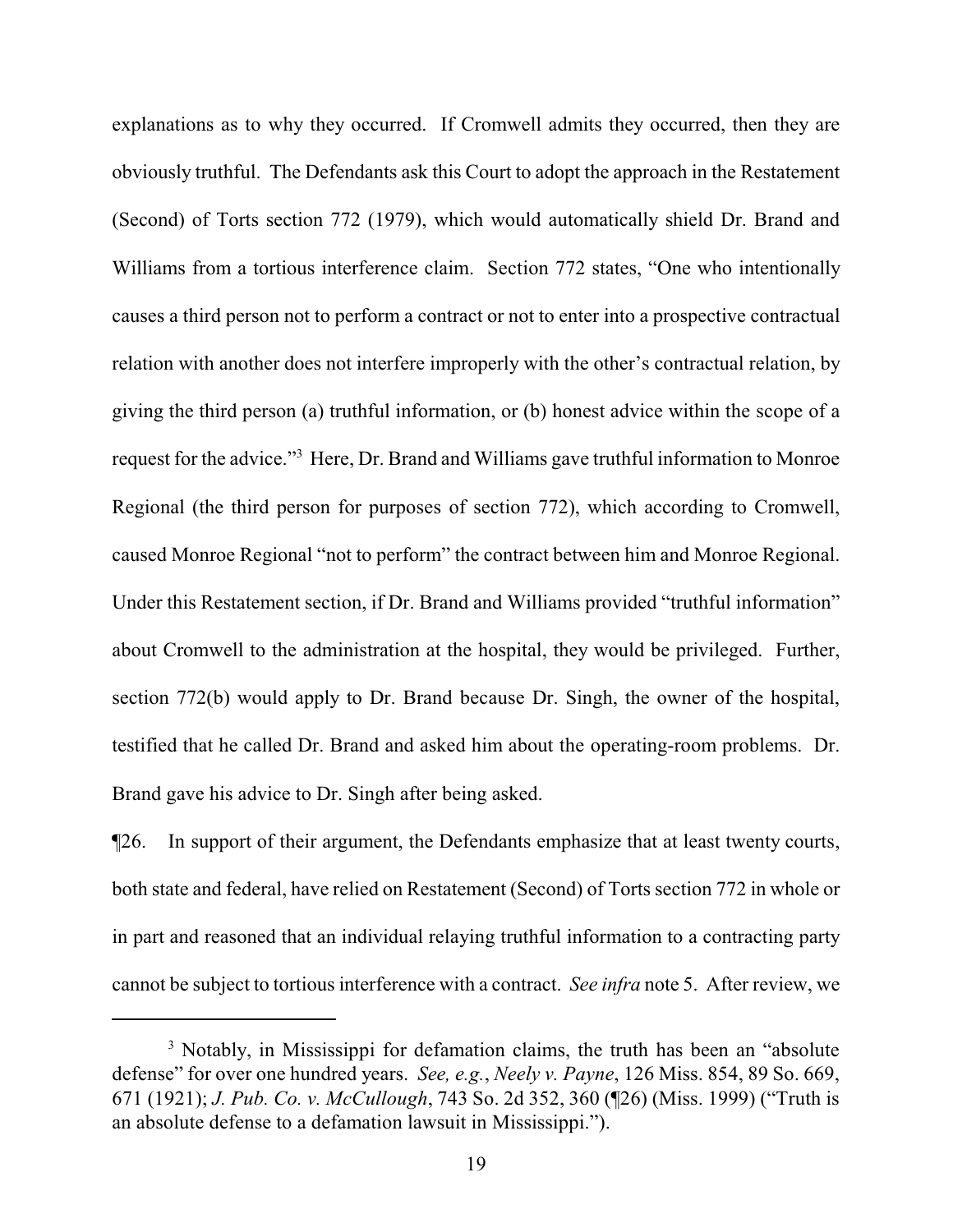agree with the principles set forth in Restatement section 772 to the extent they apply to the facts of this case. Therefore, an agent of a principal cannot be liable for tortious interference with a contract that the principal has with another when relaying truthful information during the course and scope of his or her agency. Additionally, an agent of a principal cannot be liable for tortious interference when providing honest advice within the scope of a request for that advice. Recognizing a hospital's interest in maintaining a safe operating room and ensuring the health of its patients, we find that providing truthful information to that employer was certainly within the course and scope of Dr. Brand's and Williams' employment. Adopting section 772 of the Restatement, which shields an individual who provides truthful information to his employer, does not interfere with or modify the supreme court's holdings in *Shaw* and *Vestal*, nor this Court's many cases decided under those precedents. Quite the contrary, it is legally impossible to act in bad faith when an employee provides "truthful information" to his or her employer concerning the safety and health of patients being treated at the hospital owned by the employer. If Dr. Brand or Williams had lied to their employer and if those lies resulted in the termination of Cromwell's contract, then Cromwell could have attempted to prove bad faith and pursued a claim under Mississippi law in accordance with *Shaw* and *Vestal*. But that is not the case here. Thus, we find that because Dr. Brand and Williams relayed truthful information about Cromwell to their employer, they cannot have acted in bad faith and cannot be liable for tortious interference with Cromwell's contract. Accordingly, Cromwell's claim against Dr. Brand and Williams cannot survive summary judgment.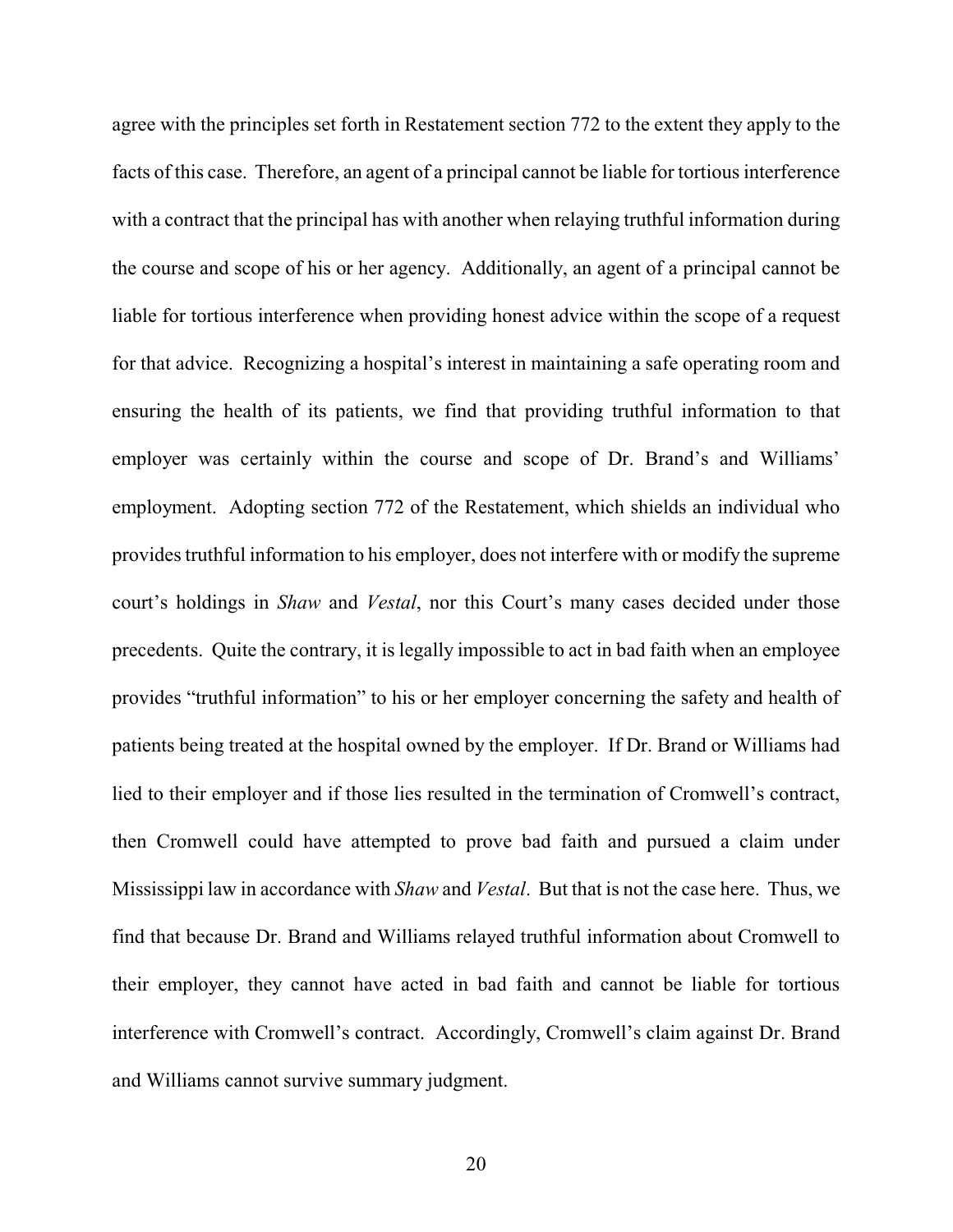#### **CONCLUSION**

¶27. Summary judgment is proper in this case because there is no genuine issue of material fact as to whether Dr. Brand or Williams are liable for tortious interference with Cromwell's contract. Both individuals (1) had authority to act on behalf of the principal and (2) acted within the course and scope of their employment. In order to vitiate the privilege of immunity, Cromwell was required to show a genuine issue of material fact as to whether Dr. Brand or Williams acted in bad faith. He has not. Accordingly, we affirm the circuit court's order granting summary judgment in favor of the Defendants.<sup>4&5</sup>

 $4$  Forty other states have held that if an individual is an agent of one of the contracting parties and acts within the course and scope of that agency, there is no claim for tortious interference with contract because there is no third party interfering. *See Hickman v. Winston Cnty. Hosp. Bd.*, 508 So. 2d 237, 239 (Ala. 1987) (A claim for tortious interference can be brought against an individual employee if that employee acted outside the scope of his or her employment and acted with actual malice.); *Kelly v. City of Mesa*, 873 F. Supp. 320, 333 (D. Ariz. 1994) (An employee cannot be liable for tortious interference if he or she acted within the scope of his or her employment); *Palmer v. Ark. Council*, 40 S.W.3d 784, 791 (Ark. 2001) (An agent is not liable for tortious interference if he or she is acting within the scope of his or her authority); *Crossen v. Foremost-McKesson Inc.*, 537 F. Supp. 1076, 1080 (N.D. Cal. 1982) (Corporate agents and employees who induce a breach of contract cannot be liable for tortious interference unless their actions were "wrongful and unprivileged."); *Murray v. Bridgeport Hosp.*, 480 A.2d 610, 613 (Conn. Super. Ct. 1984) (An agent cannot be liable for tortious interference if he or she is acting within the scope of his or her authority.); *Curaflex Health Servs. v. Bruni*, 899 F. Supp. 689, 695 (D.D.C. 1995) (An officer can induce a breach of contract as long as he or she does not "exceed the scope" of his or her authority or knowingly cause harm to the corporation.); *Abruzzo v. Haller*, 603 So. 2d 1338, 1340 (Fla. Dist. Ct. App. 1992) (An agent of a corporation is not considered a third party if he or she acts within his or her scope of employment.); *Dong v. Shepeard Cmty. Blood Ctr.*, 522 S.E.2d 720, 722 (Ga. Ct. App. 1999) (An officer is not liable for tortiousinterference if he or she acted within her authority.); *BECO Const. Co. Inc. V. J-U-B Eng'rs Inc.*, 184 P.3d 844, 849 (Idaho 2008) ("[A]n agent is only liable for actions which are outside its scope of duty to the corporation."); *Bosch v. NorthShore Univ. Health Sys.*, 155 N.E.3d 486, 507 (Ill. Ct. App. 2019) (As long as an employee "is acting in accordance with the interest of the employer," he or she will not be liable for tortious interference, even if the employee is acting with bitterness and hostility.); *Martin v. Platt*, 386 N.E.2d 1026,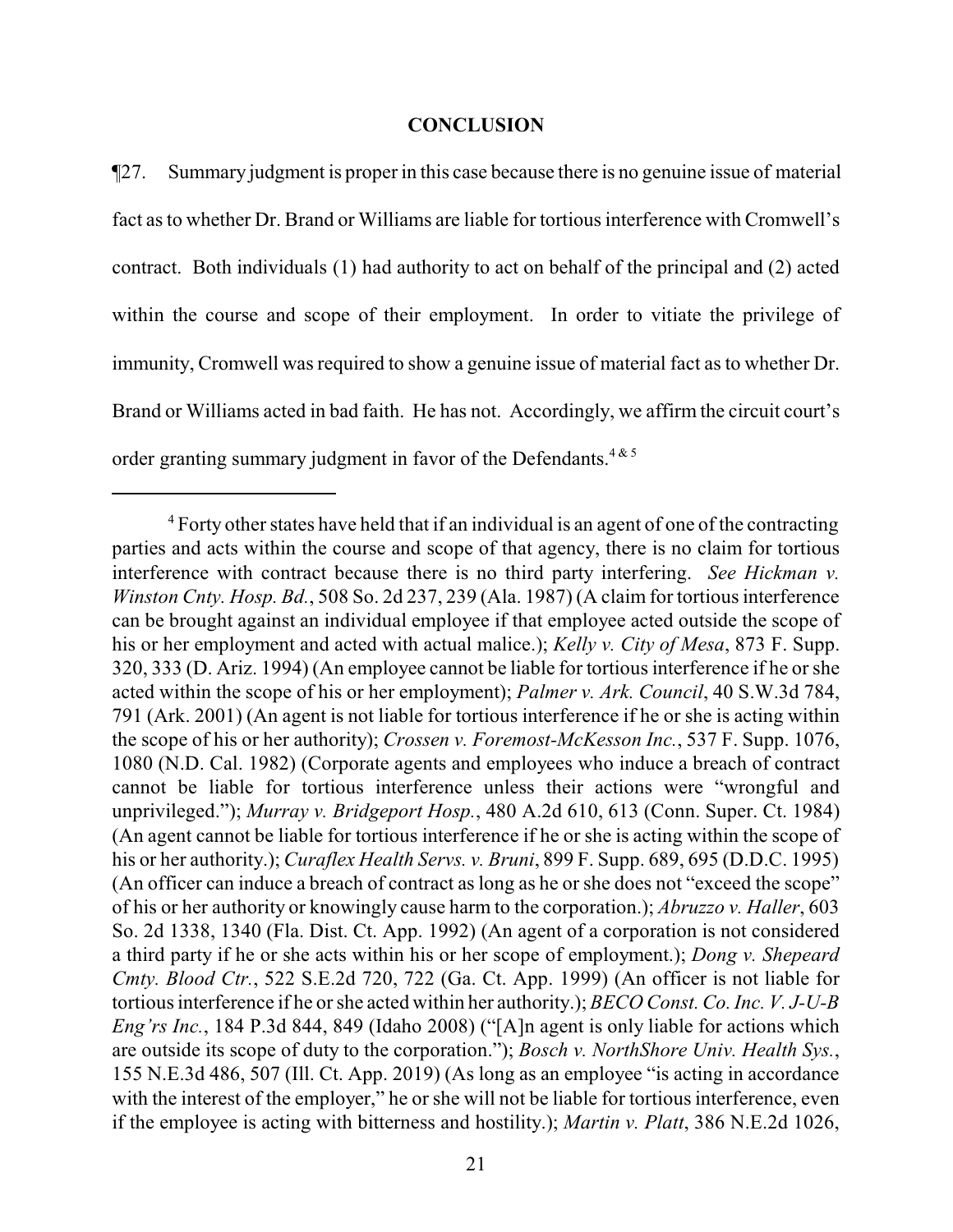1028 (Ind. Ct. App. 1979) (An officer acting in the scope of his official duties cannot be liable for tortious interference.); *Diederich v. Yarnevich*, 196 P.3d 411, 418 (Kan. Ct. App. 2008) (An officer acting with justification who causes the corporation to breach a contract cannot be held liable for tortious interference.); *9 to 5 Fashions Inc. v. Spurney*, 538 So. 2d 228, 232 (La. 1989) (An actor cannot be liable for tortious interference if his or her action was justified and within the scope of his or her employment.); *Bleich v. Florence Crittenton Serv. of Baltimore Inc.*, 632 A.2d 463, 475 (Md. Ct. Spec. App. 1993) (An employee is not considered a third party if he or she acts within the scope of his or her employment.); *Rhodes v. JPMorgan Chase & Co.*, 562 F. Supp. 2d 186, 197 (D. Mass. 2008) (A supervisor acts within the scope of his authority when he or she fires an at-will employee, unless his or her actions are "unrelated to any legitimate corporate interest."); *Lawsuit Fin. L.L.C. v. Curry*, 683 N.W.2d 233, 241 (Mich. Ct. App. 2004) (A plaintiff has a prima facie case for tortious interference if he or she can prove an employee acted outside the scope of his or her authority as an agent of a corporation.); *Furley Sales & Assocs. Warehouse Inc. v. N. Am. Auto.*, 325 N.W.2d 20, 26 (Minn. 1982) (A corporate officer cannot be held liable for tortious interference when he or she is acting in the "best interests of the corporation."); *Gill v. Farm Bureau Life Ins. Co*., 856 S.W.2d 96, 100 (Mo. Ct. App. 1993) (An employee cannot be held liable for tortious interference when his or her actions that the plaintiff complains of were within the course and scope of his or her employment.); *Baillie v. Rollins*, 530 P.2d 440, 442 (Mont. 1974) (An employee who acts within the course and scope of his or her employment is not a third party to a contract and cannot be sued individually for tortious interference); *Davis v. Ricketts*, 765 F.3d 823, 829-30 (8th Cir. 2014) (The Nebraska Supreme Court has held that a supervisor cannot become a third party if his or her actions were "committed in furtherance of some purpose other than the lawful purposes of the employer." (quoting *Huff v. Swartz*, 606 N.W.2d 461, 466 (Neb. 2000))); *Balsamo v. Univ. Sys. of N.H.*, No. 10-CV-500-PB, 2011 WL 4566111, at \*5 (D.N.H. Sept. 30, 2011) ("A defendant's employee will not be deemed to be a third party for purposes of a tortious interference claim if the employee was acting within the scope of his employment when he engaged in the conduct that gives rise to the claim."); *Vosough v. Kierce*, 97 A.3d 1150, 1160 (N.J. Sup. Ct. App. Div. 2014) (An employee will only be liable for tortious interference if he or she was acting "outside the scope of his or her employment or agency."); *Bogle v. Summit Inv. Co.*, 107 P.3d 520, 528 (N.M. Ct. App. 2005) (For an employee to be individually liable for tortious interference, the plaintiff must show the employee acted with "improper motive or by use of improper means."); *Finley v. Giacobbe*, 79 F.3d 1285, 1295 (2d Cir. 1996) (An employee is considered a third party if he or she "exceeded the bounds of his or her authority."); *Murphy v. McIntyre*, 317 S.E.2d 397, 329- 30 (N.C. Ct. App. 1984) ("Plaintiff's evidence must show that defendant had no *legal* justification for his action; proof of actual malice is not sufficient," and if an employee's actions are within the scope of his or her authority, then they are not malicious.); *Abdullah v. State*, 771 N.W.2d 246, 256 (N.D. 2009) ("A state employee may not be held liable in the employee's individual capacity for acts occurring within the scope of the employee's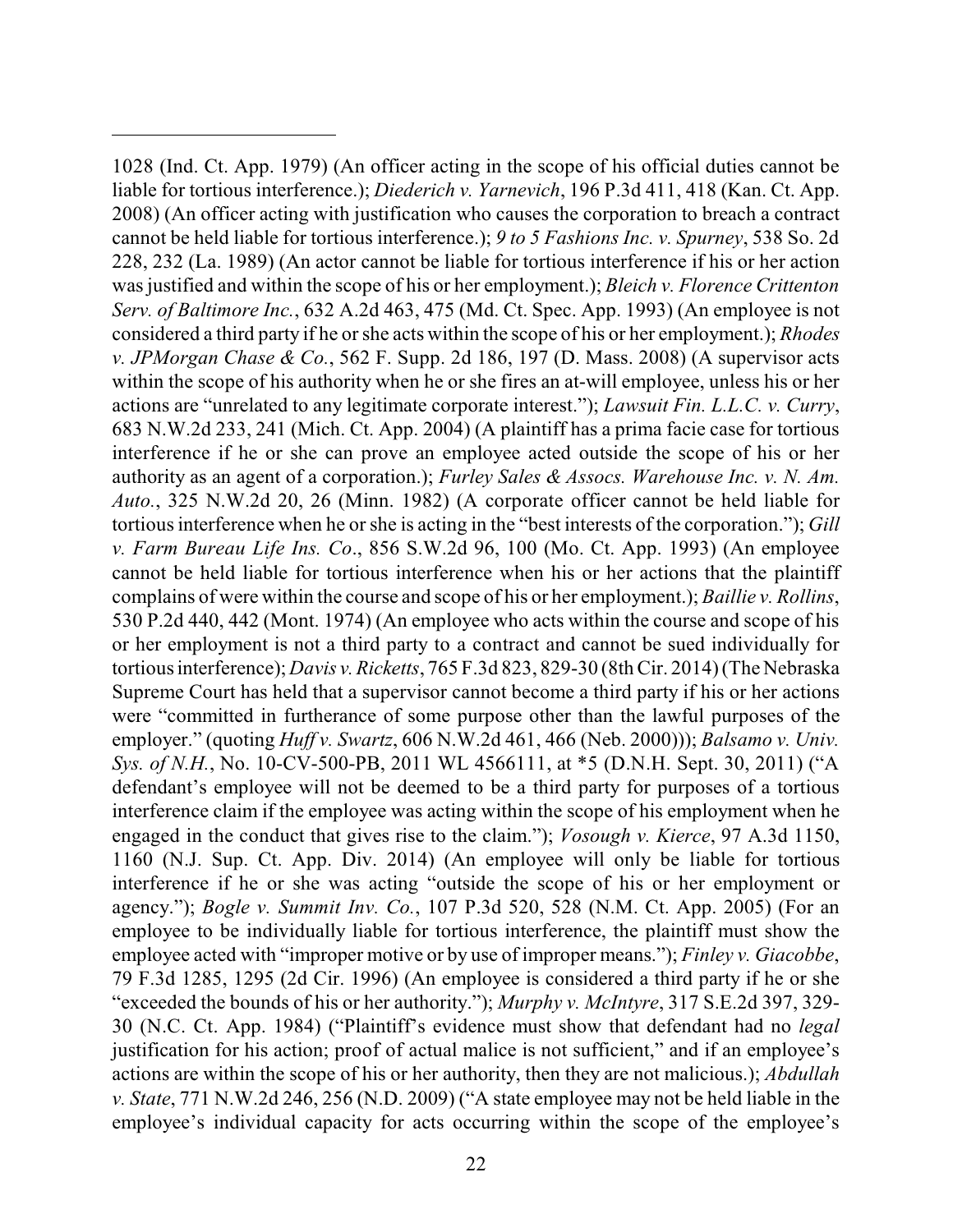employment."); *Courie v. ALCOA*, 832 N.E.2d 1230, 1237 (Ohio Ct. App. 2005) (Supervisors acting within the scope of their employment are not individually liable for tortious interference.); *Voiles v. Santa Fe Minerals Inc.*, 911 P.2d 1205, 1210 (Okla. 1996) (An employee acting in his or her "representative capacity" cannot be considered a third party liable for tortious interference.); *McGanty v. Staudenraus*, 901 P.2d 841, 846 (Or. 1995) (An employee is not considered a third party to a contract when he or she is acting within his or her scope of employment.); *Daniel Adams Assocs. Inc. v. Rimbach Pub. Inc.*, 519 A.2d 997, 1002 (Pa. Super. Ct. 1987) (When a corporate agent, acting in the scope of his or her authority, terminates a contract between the corporation and the plaintiff, the corporate agent is not considered a third party, and there is no claim for tortious interference.); *Dutch Fork Dev. Grp. II LLC v. SEL Props. LLC*, 753 S.E.2d 840, 844 (S.C. 2012) (If an officer or agent is acting within the scope of his employment when he or she induces the corporation to breach its contract with the plaintiff, the officer is not considered a third party, and there is no claim for tortious interference.); *Gruhlke v. Sioux Empire Fed. Credit Union*, 756 N.W.2d 399, 406-07 (S.D. 2008) ("[W]hen an employee is acting within the scope of the employee's employment, and the employer, as a result, breaches a contract with another party, that employee is not a third party for the tort of intentional interference with economic relations."); *Forrester v. Stockstill*, 869 S.W.2d 328, 334-35 (Tenn. 1994) (A corporate director, officer, or employee acting within his or her authority is not considered a third party.); *Hood v. Edward D. Jones & Co. L.P.*, 277 S.W.3d 498, 502-03 (Tex. Ct. App. 2009) (An employee acting within the scope of his employment cannot tortiouslyinterfere with a contract between his employer and the plaintiff.); *Guisti v. Sterling Wentworth Corp.*, 201 P.3d 966, 979 (Utah 2009) ("When the defendants are also employees, however, the plaintiff must establish that the defendants were acting outside the scope oftheir employment for purely personal reasons."); *Murray v. St. Michael's Coll.*, 667 A.2d 294, 300 (Ver. 1995) (A claim of tortious liability is only applicable if the employee acted outside his or her scope of employment in an effort to further his or her own interests.); *Fox v. Deese*, 362 S.E.2d 699, 708 (Va. 1987) (An employee was not acting outside the scope of his employment, so he was considered an agent of the city and not a third party.); *Houser v. City of Redmond*, 586 P.2d 482, 485 (Wash. 1978) ("[E]mployees are only third parties if they were not acting within the scope of their employment."); *Hartfield v. Health Mgmt. Assocs. of W. Va.*, 672 S.E.2d 395, 403 (W. Va. 2008) (Employees were not acting outside the scope of their employment when they "ordered that the appellant's employment be terminated," so they cannot be held liable for tortious interference.); *Rammell v. Mountainaire Animal Clinic P.C.*, 442 P.3d 41, 49 (Wyo. 2019) ("An employee of a company is not liable for the company's breach of contract on the theory that the employee induced such breach if he acts in his official capacity, on behalf of the company, and not as an individual for his own advantage.").

<sup>5</sup> The Defendants emphasize that at least twenty courts, both state and federal, have relied on Restatement (Second) of Torts section 772 in whole or in part and reasoned that